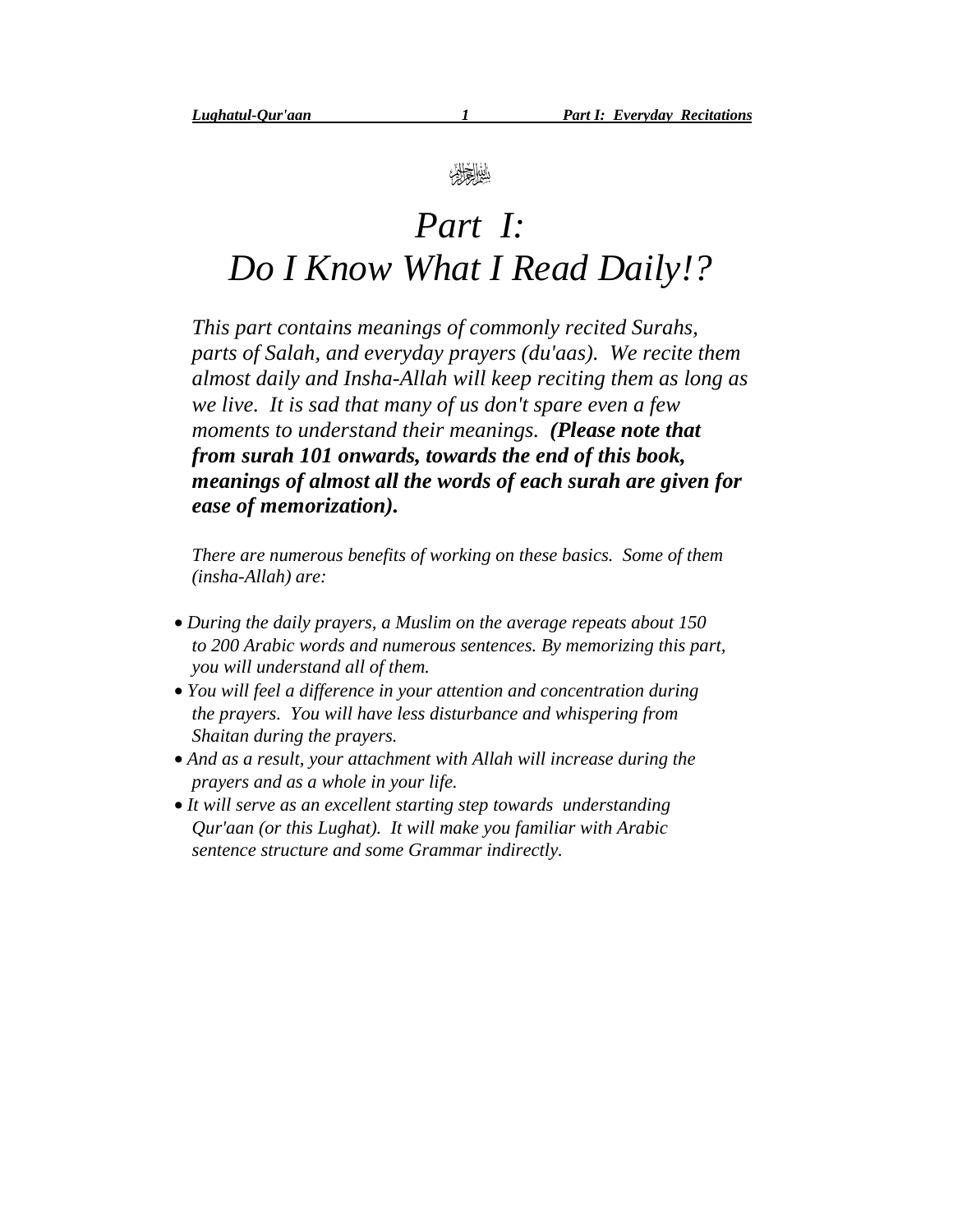



# **And we have indeed made the Qur'aan easy to understand and remember:**

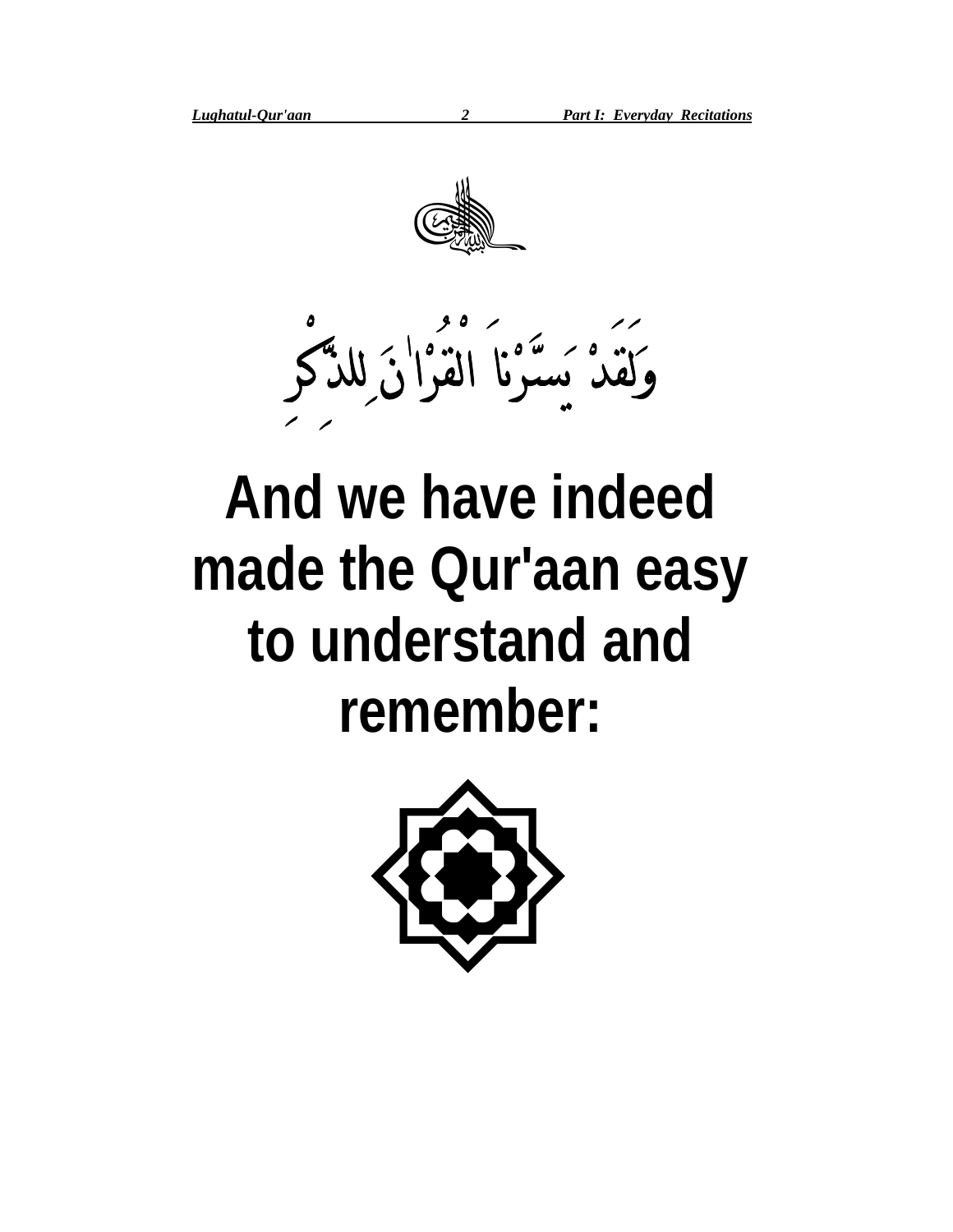#### (1) Surah Al-Fatihah, Ayatal-Kursi and Some Last Surahs of the Holy Qur'aan

| الرَّجيْمِ۞                                  |              |           | مِنَ الشَّيْطَان                                             |                   | بالله                         |               | اَعُوْ ٰذُ |                    |
|----------------------------------------------|--------------|-----------|--------------------------------------------------------------|-------------------|-------------------------------|---------------|------------|--------------------|
| the rejected.                                |              |           | from Satan                                                   |                   | with Allah                    | I seek refuge |            |                    |
| الرَّحِيْمِ١                                 |              |           | الرَّحْمَان                                                  |                   | الله                          |               |            |                    |
| Most Merciful                                |              |           | Most Beneficent                                              |                   | $\overbrace{\text{Allah}}$    |               |            | In the name $(of)$ |
|                                              |              |           | بسْم الله الرَّحْمَان الرَّحِيْم                             |                   |                               |               |            |                    |
| رَبِّ الْعَالَمِيْنَ۞                        |              |           |                                                              |                   | لله                           |               | الحَمْدُ   |                    |
| The cherisher and sustainer (of the) worlds: |              |           |                                                              |                   | be to Allah                   |               | Praise     |                    |
| يَوْم الدِّيْنِ ۞                            |              | مَالِك    |                                                              |                   | الرَّحِيْم ۞                  |               |            | الرَّحْمَان        |
| (the) day of judgment.                       |              |           | The Master (of)                                              |                   | The Most Merciful;            |               |            | The Most Gracious, |
|                                              |              | اتَّاكَ   | و                                                            |                   | ئعْنْدُ                       |               |            | ايَّاك             |
| aid we seek.                                 |              | Thine     | and                                                          |                   | do we worship                 |               |            | Thee               |
| انْعَمْتَ                                    |              |           | صواط اللَّذِينَ                                              |                   | الْمُسْتَقِيْمَ ﴾             | الصِّرَاطَ    |            | اهْدنَا            |
| Thou has bestowed grace                      |              |           | (the) Way of those                                           |                   | (which is) straight,          | the way       |            | Show us            |
| ها الضَّآلَيْنَ                              |              |           |                                                              | مَغْضُوْبٍ عَلَيْ |                               |               |            |                    |
| those who go astray.                         | (and) nor of |           |                                                              |                   | Those whom wrath is (on them) | $not($ of $)$ |            | on them.           |
|                                              |              |           |                                                              |                   |                               |               |            |                    |
|                                              |              |           |                                                              |                   |                               |               |            |                    |
|                                              |              |           | —<br>بستم الله الرَّحْمَان الرَّحِيْم<br><b>الَّـا هُو</b> َ |                   | لما المَهَ                    |               |            | الله               |
| The Ever Living                              |              | but He,   |                                                              |                   | (There is) no God             |               |            | Allah!             |
| r<br>rg<br>$\overline{\phantom{a}}$          | ۶            | $\bullet$ |                                                              |                   |                               |               |            |                    |

|                      |                       |         |              |  | لا الهَ                                           |  |            |                |  |  |
|----------------------|-----------------------|---------|--------------|--|---------------------------------------------------|--|------------|----------------|--|--|
| The Ever Living      |                       | but He. |              |  | (There is) no God                                 |  |            | Allah!         |  |  |
|                      | لَا تَأْخُذُهُ سِنَةً |         |              |  |                                                   |  |            |                |  |  |
| nor sleep.           | No slumber can seize  |         |              |  | The Sustainer and Protector (of all that exists). |  |            |                |  |  |
|                      |                       |         | السَّمَاوَات |  |                                                   |  |            |                |  |  |
| on the earth.        | and                   |         | the heavens  |  | whatever is in                                    |  |            | To Him belongs |  |  |
|                      |                       |         | عنْدَه       |  |                                                   |  |            |                |  |  |
| with His permission? | except                |         | with Him     |  | can intercede                                     |  | is he that | Who            |  |  |

 $\overline{\mathbf{3}}$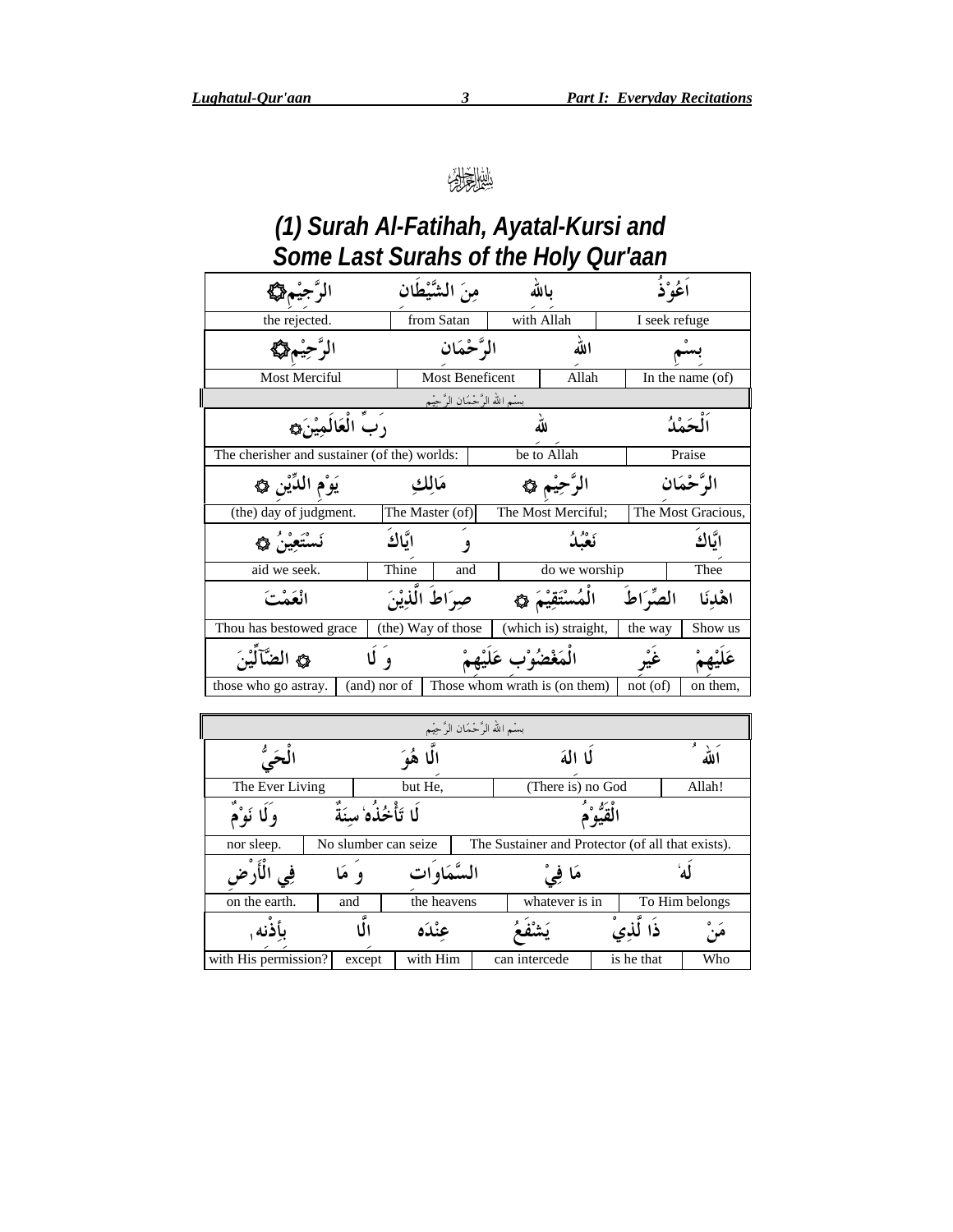| خَلْفَهُمْ                  |                                                 |                | وَمَا                                                  |              |                                              | بَيْنَ ايْدِيْهِمْ                    |                 | هَا                                                                       |               |                                                                                          |
|-----------------------------|-------------------------------------------------|----------------|--------------------------------------------------------|--------------|----------------------------------------------|---------------------------------------|-----------------|---------------------------------------------------------------------------|---------------|------------------------------------------------------------------------------------------|
| is behind them;             |                                                 |                | and that which                                         |              |                                              |                                       |                 | within their own hands that which (is)                                    |               | He knows                                                                                 |
|                             | مِّنْ عِلْمِهِ,                                 |                | بشَىْء                                                 |              |                                              |                                       | ڶۘٳۑؙڂؽ۠ڟۘؗۥ۠ڹۘ |                                                                           |               | و                                                                                        |
|                             | of His knowledge                                |                |                                                        |              |                                              |                                       |                 | (with) anything<br><br>  they will never encompass                        |               | and                                                                                      |
|                             | السَّمَاو <sup>َ</sup> ات                       |                | وَسِعَ كُرْسِيُّهُ                                     |              |                                              |                                       |                 | بمَا شَآءَ                                                                |               | أَلَّا                                                                                   |
|                             | the heavens                                     |                | His chair encompasses                                  |              |                                              |                                       |                 | (with) that which He wills.                                               |               | except                                                                                   |
|                             |                                                 | حفْظُهُمَا     |                                                        |              |                                              | لَا يَئُوْدُه َ                       |                 | و                                                                         |               | وَالْأَرْضَ                                                                              |
|                             |                                                 |                |                                                        |              |                                              |                                       |                 | guarding and preserving both of them.   (He feels no fatigue) in   and    |               | and the earth                                                                            |
|                             | الْعَظِيْمُ ۞                                   |                |                                                        |              | الْعَلِيُّ                                   |                                       |                 |                                                                           | وَ هُوَ       |                                                                                          |
|                             | Supreme.                                        |                |                                                        |              |                                              | The Most High,                        |                 |                                                                           | And He $(is)$ |                                                                                          |
| $\mathsf{l}$                |                                                 |                |                                                        |              | بسْم الله الرَّحْمَان الرَّحِيْم             |                                       |                 |                                                                           |               |                                                                                          |
| ځشر ده                      |                                                 |                |                                                        |              | انَّ الْإِنْسَانَ                            |                                       |                 | الْعَصْرِ ۞                                                               |               |                                                                                          |
| loss,                       |                                                 | is (surely) in |                                                        | Man          |                                              | Verily!                               |                 | $\overline{Al-Asr}$ (the time).                                           |               | <b>By</b>                                                                                |
| و                           |                                                 | الصَّالحَات    |                                                        |              | و                                            | اامَنُوْا                             |                 | الَّذِيْنَ                                                                |               | الٌا                                                                                     |
| and                         |                                                 |                |                                                        |              |                                              | righteous / good deeds and do believe |                 | those who                                                                 |               | except                                                                                   |
|                             | بالصَّبْر ۞                                     |                |                                                        | وَتَوَاصَوْا |                                              | بالْحَقِّ                             |                 | تَوَاصَوْا                                                                |               |                                                                                          |
|                             |                                                 |                |                                                        |              |                                              |                                       |                 |                                                                           |               | to patience and constancy. and recommend one another to the truth, recommend one another |
| I                           |                                                 |                |                                                        |              | ِ بِسْمِ اللهِ الرَّحْمَانِ الرَّحِيْمِ<br>* |                                       |                 |                                                                           |               |                                                                                          |
| جَمَعَ                      |                                                 |                | الَّذِيْ                                               |              |                                              | هُمَزَة لَّمَزَة۞                     |                 | ڵٙػؙڵٞ                                                                    |               | وَيْلَ                                                                                   |
| has gathered                |                                                 | Who            |                                                        |              | (and) backbiter.                             | slanderer                             |                 |                                                                           |               | Woe                                                                                      |
|                             | أَخْلَدَه ٗ ۞                                   |                | مَالَهُ                                                |              | ِ<br>اُنْ                                    | يَحْسَبُ                              |                 | to every<br>وَ عَلَّذَهُ هُم                                              |               | مَالًا                                                                                   |
|                             |                                                 |                |                                                        |              |                                              |                                       |                 | will make him last forever! his wealth That   He thinks   and counted it. |               | wealth                                                                                   |
| ادرا ك                      |                                                 |                | الحُطَمَةِ ۞ وَمَا                                     |              |                                              | في <sup>ٰ</sup><br>—                  |                 | لَيْنْبَذَنَّ                                                             |               | ػؖڷ                                                                                      |
|                             |                                                 |                |                                                        |              |                                              |                                       |                 |                                                                           |               | (will) make you know And what the crushing Fire. into he will be thrown Nay, Verily,     |
|                             | الْمُوْقَدَةُ ۞      الَّتِيْ         تَطَّلِعُ |                |                                                        |              | الله                                         | ۔<br>نَار                             |                 |                                                                           |               | مَا الْحُطَمَةُ ۞                                                                        |
|                             | which                                           |                |                                                        |              |                                              |                                       |                 |                                                                           |               | kindled, Allah, The Fire (of) what the crushing Fire is?                                 |
| مُّمَدَّدَة ۞               |                                                 |                | عَلَيْهِمْ مَّؤْصَ <i>دَ</i> ةُ۞       فِيْ     عَمَدٍ |              |                                              |                                       |                 |                                                                           |               | عَلَى الْمَفْئِدَة۞         انَّهَا                                                      |
| stretched forth.    pillars |                                                 |                |                                                        |              |                                              |                                       |                 |                                                                           |               | In (shall be) closed on them, Verily, it over the hearts,                                |

 $\overline{4}$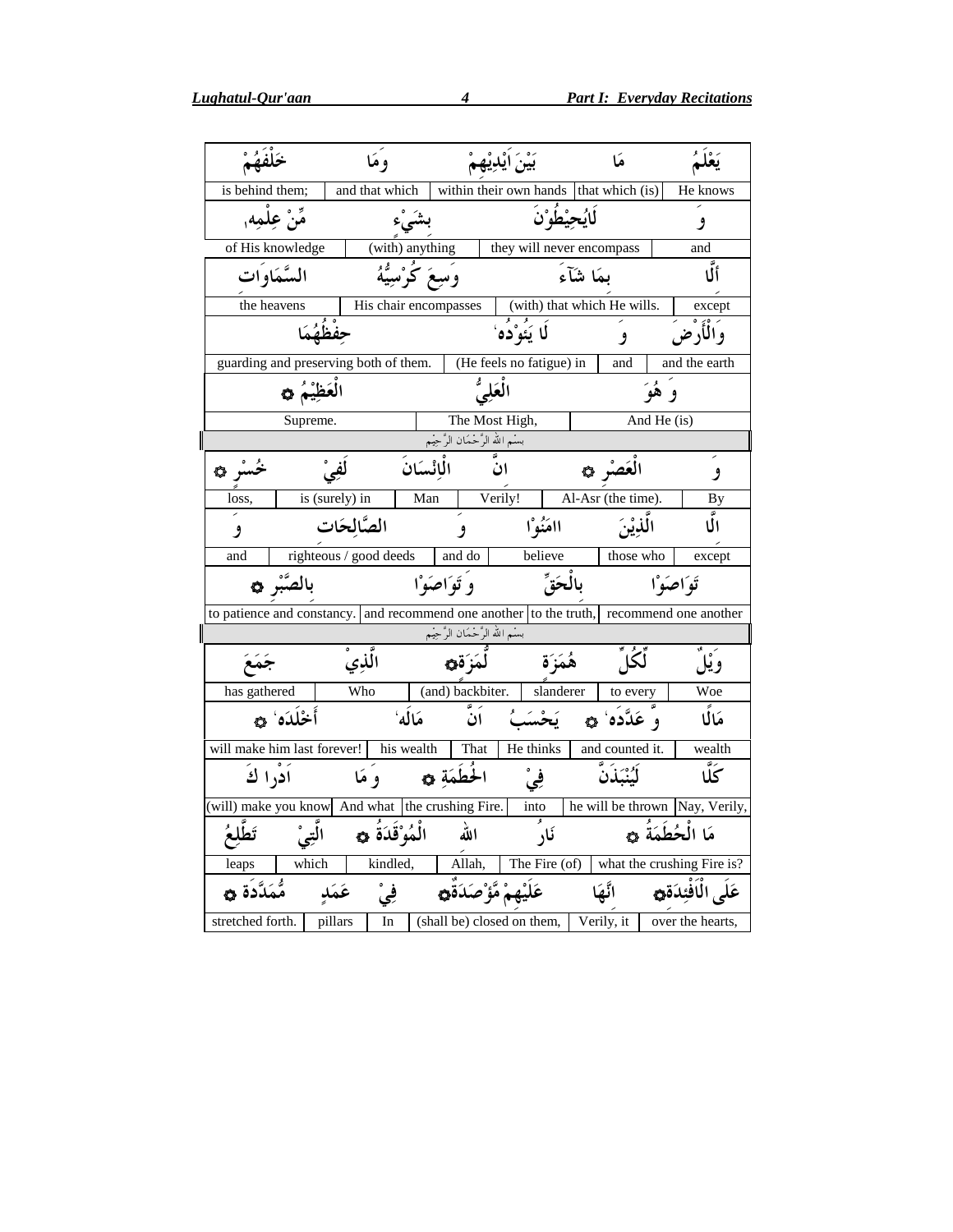|                                                |                                                   | بسْم الله الرَّحْمَان الرَّحِيْم                                  |         |                            |            |                          |
|------------------------------------------------|---------------------------------------------------|-------------------------------------------------------------------|---------|----------------------------|------------|--------------------------|
| الفِيْلِ،                                      | بَأصْحَاب                                         | فَعَلَ رَ بُّكَ                                                   | كَيْفَ  | تَوَ                       |            |                          |
| the elephant? $\vert$ with the companions (of) |                                                   | your Lord dealt                                                   | how     | you seen                   |            | Have not                 |
| و ارسَلَ                                       | فِيْ تَضْلِيْلِ ۞                                 | كَيْدَهُمْ                                                        |         | يَجْعَل                    |            |                          |
| And (He) sent                                  | (go) astray?                                      | their plot                                                        |         | He make                    |            | Didn't                   |
| بججارة                                         | تَرْمِيْهِمْ                                      | ابَابِيْل ۞                                                       | طَيْرًا |                            |            | عَلَيْهِمْ               |
| with stones                                    | Striking them                                     | in flocks,                                                        | birds   |                            |            | upon them                |
| مَّأْكُوْل ۞                                   | كَعَصْف                                           | فجَعَلَهُمْ                                                       |         |                            |            | مَّنَ سِجَّيْلٍ ۞        |
| eaten up (by cattle).                          | like straw                                        | Then He made them                                                 |         |                            |            | of baked clay.           |
|                                                |                                                   | بسْم الله الرَّحْمَان الرَّحِيْم                                  |         |                            |            |                          |
| ر ځُلَةَ                                       |                                                   | قُرَيْش ۞                                                         |         |                            | لِإِيْلَاف |                          |
| (with) the journeys                            | their familiarity                                 | Quraish,                                                          |         |                            |            | For the familiarity (of) |
| الْبَيْتِ ۞<br>هذا                             | ر ب                                               | فَلْبَعْبُدُوْا                                                   |         | وَالصَّيْفِ ۞              |            | الشَّتَأَء               |
| House,<br>this                                 |                                                   | The Lord (of)   so let them worship   and summer, -   (by) winter |         |                            |            |                          |
| مِّنْ خَوْف ۞                                  | اٰمَنَهُمْ                                        | مِنْ جُوْ ع                                                       |         | أطُعَمَهُم                 |            | الّذِي                   |
| from fear.                                     | and secured them                                  | against hunger                                                    |         | (has) fed them             |            | Who                      |
|                                                |                                                   | بسْم الله الرَّحْمَان الرَّحِيْمِ<br>=                            |         |                            |            |                          |
| بالدِّيْن ۞                                    | ۭ<br>ؽػڐ <b>ٞ</b> بؙ                              | الَّذِيْ                                                          |         | رَأَيْتَ                   |            |                          |
| the Judgment?                                  | denies                                            | the one who                                                       |         | you seen                   |            | Have                     |
| اليَتِيْمَ ۞                                   | ىدُ ع                                             | الذي                                                              |         |                            |            | فَذٰلكَ                  |
| the orphan,                                    | repulses                                          | (is) the one who                                                  |         |                            |            | Then such                |
| الْمِسْكِيْنِ ۞                                | عَلَى طَعَام                                      |                                                                   | يَحُضُّ |                            |            | وٓلَا                    |
| the needy.                                     | $\overline{\ }$ (on) the feeding (of)             | encourage                                                         |         |                            |            | and (does) not           |
| الْمُدِيْنَ هُمْ                               | الَّذِيْنَ هُمْ     عَنْ صَلَا تِهِمْ سَاهُوْنَ ۞ |                                                                   |         | <u>لِّلْمُ</u> صَلِّيْنَ ۞ |            | فُوَيْلَ                 |
| those who                                      | neglectful of their prayers,                      | $\overline{\text{who}}\text{ (are)}$                              |         | to the worshippers         |            | So woe                   |
|                                                | الْمَاعُوْ`نَ ۞                                   | وَ يَمْنَعُوْنَ                                                   |         |                            |            | يُوَآءُ وْنَ ۞           |
| (even) small kindness / neighborly needs.      |                                                   | and refuse to supply                                              |         |                            |            | (want but) to be seen,   |
|                                                |                                                   | بسْم الله الرَّحْمَان الرَّحِيْم                                  |         |                            |            |                          |
| الْكُوْثُوَ ۞                                  |                                                   | اعْطَيْنَاكَ                                                      |         |                            | اٽآ        |                          |
| Al-Kawthar.                                    |                                                   | (We) have granted you                                             |         |                            | Verily We  |                          |

 $5<sup>5</sup>$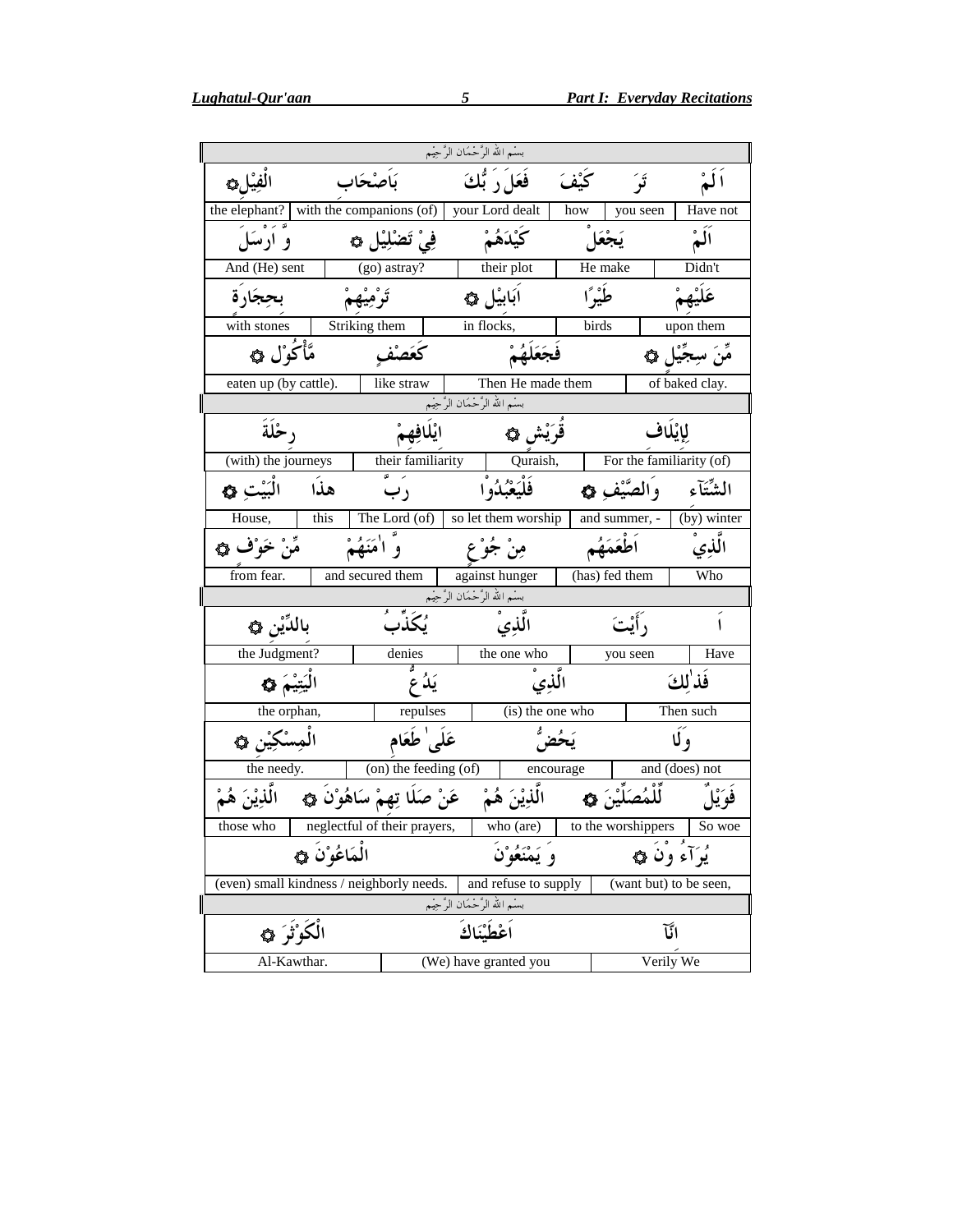|    | والحرهي                         |                   | لِيَ بِّكَ                       |                                       |                       |                           |                       |                                 |
|----|---------------------------------|-------------------|----------------------------------|---------------------------------------|-----------------------|---------------------------|-----------------------|---------------------------------|
|    | and sacrifice.                  |                   |                                  | to your Lord                          |                       |                           |                       | Therefore pray                  |
|    | الْابْتَوُ ﴾                    |                   |                                  | هُوَ                                  |                       | شانئك                     |                       | ان                              |
|    | is the one without posterity.   |                   |                                  | he (will be)                          |                       | your detester,<br>Verily, |                       |                                 |
| I  |                                 |                   |                                  | .<br>بسْم الله الرَّحْمَان الرَّحِيْم |                       |                           |                       |                                 |
|    | تَعْبُدُوْنَ ۞                  | هَا               | الْكَافِرُوْنَ ۞<br>لَآ اَعْبُدُ |                                       |                       |                           | يَآآيُهَا             | ڦلُ                             |
|    | you worship.                    | that which        |                                  | I worship not                         | disbelievers!         |                           | O you                 | Say:                            |
|    | أغْبُلُه ه                      | ھآ                |                                  | عَابِدُوْنَ                           |                       |                           | لَآ اَنْتُمْ          | و                               |
|    | Whom I worship.                 | That              |                                  | are worshipping                       |                       |                           | nor you               | And                             |
|    | عَبَدْتُّمْ ۞                   | مّا               |                                  |                                       | عَابِدٌ               |                           | وَلَا أَنَا           |                                 |
|    | you worshipped.                 | of that which     |                                  |                                       | a worshipper          |                           | And I am not          |                                 |
|    | اَعْبُدُ ۞                      | مَآ               |                                  | عَابِدُوْنَ                           |                       |                           | أَنْتُمْ              | وَلَا                           |
|    | I worship.                      | That Whom         |                                  | worshipping / will worship            |                       |                           | you                   | And nor (are)                   |
|    | ديْن ھ                          |                   | وكي                              |                                       | ديْنُكُمْ             |                           |                       | نَکُّ ٗ                         |
|    | my religion.                    |                   | and to me                        |                                       | your religion         |                           |                       | To you (be)                     |
| II |                                 |                   |                                  | .<br>بسْم الله الرَّحْمَان الرَّحِيْم |                       |                           |                       |                                 |
|    | وَالْفَتْحُ ۞                   |                   |                                  | نَصْرُ الله                           |                       |                           | جَآءَ                 | اذا                             |
|    | and the Victory (of Makkah),    |                   |                                  | the Help of Allah,                    |                       |                           | comes                 | When                            |
|    | أَفْوَاجًا ۞                    | الله              |                                  | فِيْ ديْن                             | النَّاسَ يَدْخُلُوْنَ |                           |                       | وَدَ أَيْتَ                     |
|    | in crowds / troops,             | Allah             | (in) the religion (of)           |                                       | enter                 | the people                |                       | and thou does see               |
|    | رَ بِّكَ                        |                   |                                  | بخَمْد                                |                       |                           |                       |                                 |
|    | your Lord                       |                   |                                  | with the praises (of)                 |                       |                           | then celebrate / hymn |                                 |
|    | كَانَ تَوَّابًا ۞               |                   |                                  | ائگه                                  |                       |                           | وَ اسْتَغْفِرْهُ      |                                 |
|    | Oft-Returning (in forgiveness). |                   |                                  | Lo! He is                             |                       |                           |                       | and seek forgive-ness from Him. |
| I  |                                 |                   |                                  | بسْم الله الرَّحْمَان الرَّحِيْم      |                       |                           |                       |                                 |
|    | وَّ تَبَّ هِ                    |                   |                                  |                                       | ىَدَآ                 |                           |                       |                                 |
|    | and he Perished!                |                   | Abi-Lahab!                       |                                       | the two hands (of)    |                           |                       | Perished (are)                  |
|    | و                               | مَالُه'           |                                  | عَنهُ                                 |                       | اَغْنَى ا                 |                       | مَآ                             |
|    | and                             | (from) his wealth |                                  | to him                                |                       | Profit / relief           |                       | No                              |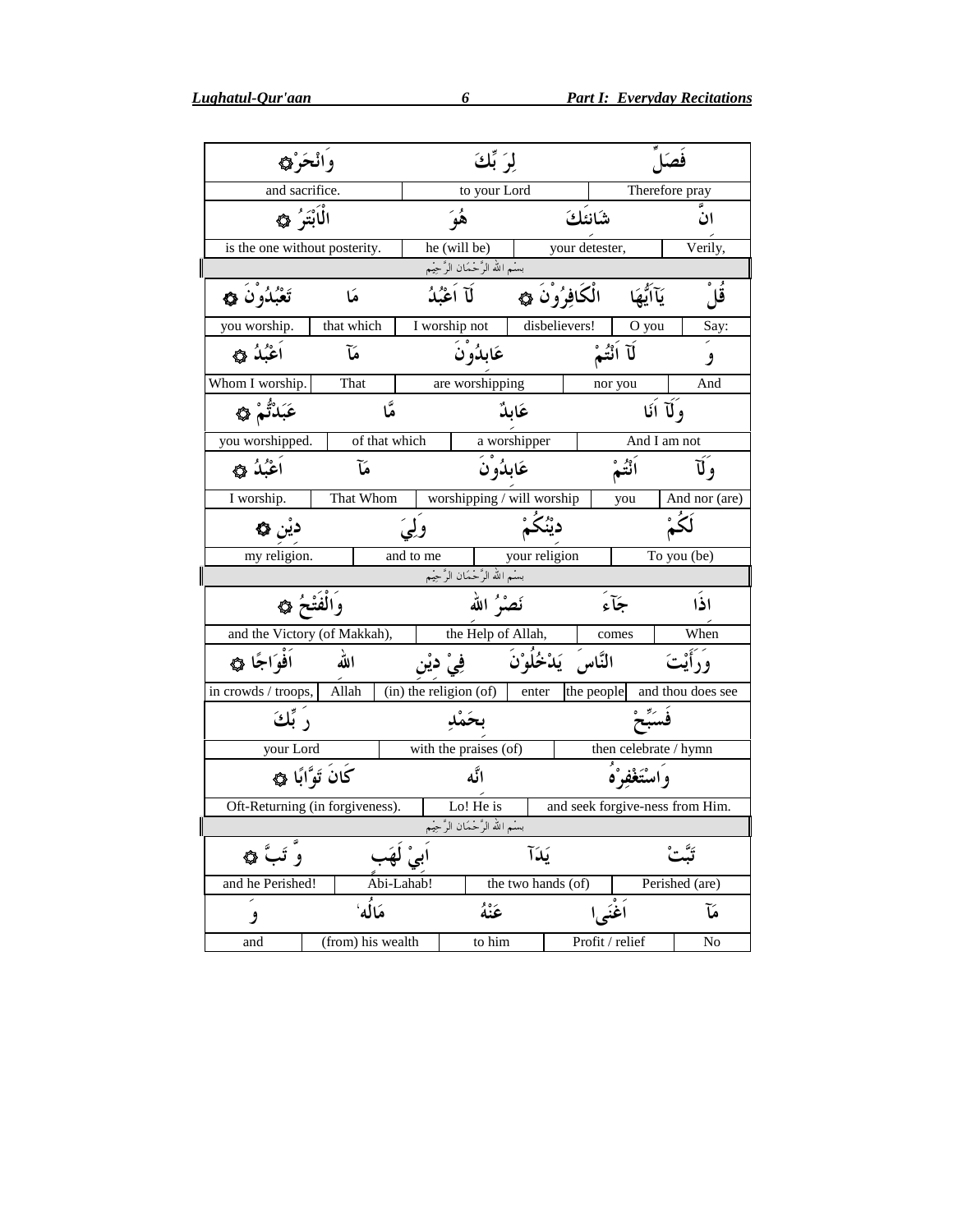Lughatul-Qur'aan

| نَاراً                                                                       |                       |                             |                                  | كَسَبَ ۞             |                                    |               | هَا                    |      |
|------------------------------------------------------------------------------|-----------------------|-----------------------------|----------------------------------|----------------------|------------------------------------|---------------|------------------------|------|
| a fire                                                                       |                       | Soon will he be (burned) in |                                  |                      | he gained;                         |               | (all) that             |      |
| الْحَطَب ۞                                                                   |                       | حَمَّالَةَ                  |                                  | امْرَأَتُه           | و                                  |               | ذَاتَ لَهَب ۞          |      |
| the firewood.                                                                |                       | the carrier (of)            |                                  | his wife             | and                                |               | of blazing flame;      |      |
| مَّسَدٍ ۞                                                                    |                       | س و.<br><b>مَن</b>          | ځپل                              |                      | جبْدهَا                            |               | ڣؙ                     |      |
| twisted palm-fiber.                                                          |                       | of                          | a rope                           |                      | her neck (will be)                 |               | In                     |      |
|                                                                              |                       |                             | بسْم الله الرَّحْمَان الرَّحِيْم |                      |                                    |               |                        |      |
| اللهُ                                                                        |                       | ٱحَدٌ                       |                                  | اللهُ                | هُوَ                               |               | قا                     |      |
| Allah,                                                                       |                       | The One;                    |                                  | Allah,               | He $(is)$                          |               | Say:                   |      |
| يُوْلَدْ ۞                                                                   | لَمْ                  | و                           |                                  | لَمْ يَلِدْ          |                                    |               | الصَّمَدُ ۞            |      |
| was He begotten;                                                             | nor                   | and                         |                                  | He did neither beget |                                    |               | the Eternal, Absolute; |      |
|                                                                              | لَّه كُفُوًا اَحَدٌ ۞ |                             |                                  | لَمْ يَكُنْ          |                                    |               | و                      |      |
|                                                                              | none like unto Him.   |                             |                                  | (there) was/is       |                                    |               | and                    |      |
|                                                                              |                       |                             | بسْم الله الرَّحْمَان الرَّحِيْم |                      |                                    |               |                        |      |
| شَوَّ                                                                        | مِنْ                  | الْفَلَق ۞                  |                                  | برَب                 |                                    | أَعُوْذ       |                        | قلْ  |
| the mischief (of)                                                            | from                  | the Dawn,                   |                                  | with the Lord (of)   |                                    | I seek refuge |                        | Say  |
| اذا<br>غاسق                                                                  |                       | ىشىر                        |                                  | وُ مِنْ              | خَلَقَ ۞                           |               |                        |      |
| darkness<br>as                                                               |                       | (the) mischief (of)         |                                  | And from             | (He) created.                      |               | that which             |      |
| فِيْ الْعُقَدِ ۞                                                             |                       | النَّفَّاثَات               |                                  | وَ مِنْ شَرِّ        |                                    |               | وَقَبَ ۞               |      |
| on the knots.                                                                |                       | those who blow              |                                  |                      | and from (the) mischief            |               | it overspreads;        |      |
| ځسک ه                                                                        |                       | اذًا                        | حَاسِدٍ                          |                      |                                    | وَ مِنْ شَرِّ |                        |      |
| he practices envy.                                                           |                       | as / when                   | the envious                      |                      | And from (the) mischief (of)       |               |                        |      |
|                                                                              |                       |                             | بسْم الله الرَّحْمَان الرَّحِيْم |                      |                                    |               |                        |      |
| النَّاس ۞                                                                    | مَلك                  | النَّاس ۞                   |                                  | برَب                 |                                    |               | أعُوْ ذ                | قْلْ |
| Mankind; The King (of) mankind; with the Lord / cherisher (of) I seek refuge |                       |                             |                                  |                      |                                    |               |                        | Say  |
| الْمَوَسْوَاسِ                                                               |                       |                             | مِنْ شَرِّ                       |                      |                                    | اله النَّاس ۞ |                        |      |
|                                                                              |                       |                             | from (the) mischief (of)         |                      |                                    |               | the God of Mankind,    |      |
| the whisperer<br>یُوَسُوَسُ                                                  |                       | ٱلَّذِيْ                    |                                  |                      |                                    | الْخَنَّاس ۞  |                        |      |
| whispers                                                                     |                       | who                         |                                  |                      | the withdrawer after whispering, - |               |                        |      |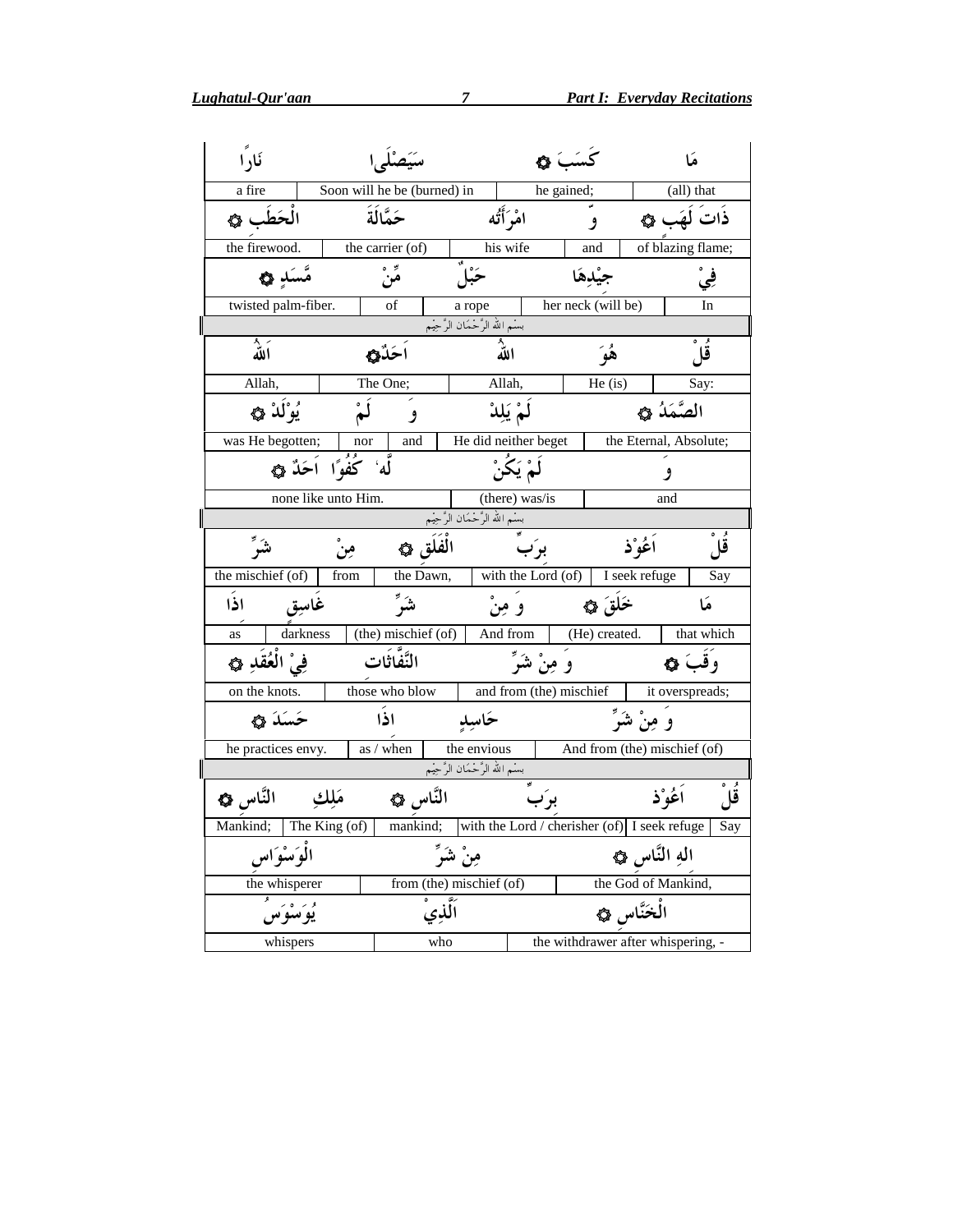Lughatul-Qur'aan

| و النَّاس هگا       | مِنَ الْجِنَّةِ | النَّاس ۞       | فِيْ صُدُوْرِ                          |
|---------------------|-----------------|-----------------|----------------------------------------|
| and (among) humans. | Among Jinns     | human beings, - | into the chests / hearts (of)          |
|                     |                 |                 | (2) Azkar and Prayers Related to Salah |

#### (2) AZKAI AIIU FIAJEIS KEIAIEU IU JAIAII

|                          | ***** Prayer before starting ablution (Wudu) *****                |                     |                        |                            |                         |                               |                        |         |
|--------------------------|-------------------------------------------------------------------|---------------------|------------------------|----------------------------|-------------------------|-------------------------------|------------------------|---------|
|                          | الرَّجيْمِ۞                                                       | مِنَ الشَّيْطَان    |                        |                            | بالله                   |                               | أَعُوْ ٰذُ             |         |
| the rejected.            |                                                                   | from Satan          |                        | with Allah                 |                         |                               | I seek refuge          |         |
|                          | الرَّحِيْمِ ١                                                     | الرَّحْمَان         |                        | الله                       |                         |                               |                        |         |
|                          | Most Merciful                                                     |                     | <b>Most Beneficent</b> |                            | Allah                   |                               | In the name $(of)$     |         |
|                          | ***** Prayer before finishing ablution (Wudu) *****               |                     |                        |                            |                         |                               |                        |         |
| و اشْهَدُ                |                                                                   | الما الله           | المة                   | IJ                         |                         | ان                            | اشهكُ                  |         |
| and I bear witness       |                                                                   | except Allah, god   |                        | no                         |                         | that (there is)               | I bear witness         |         |
| اجْعَلْنيْ               | اَللَّهُمَّ                                                       | وَدَ مُبُوْلُهُ ٗ   |                        | عَبْدُه                    |                         | مُحَمَّدًا                    |                        | ان      |
| make me                  | O Allah,                                                          | and his messenger.  |                        | his slave                  |                         | Muhammad (pbuh) (is)          |                        | that    |
| ِ<br>الْمُتَطَهِّرِ يْنَ |                                                                   | مِنَ                |                        | وَ اجْعَلْنِيْ             |                         | التَّوَّابِيْنَ               |                        | من      |
|                          | those who purify themselves.<br>among                             |                     |                        | and make me                |                         | those who repent              |                        | among   |
|                          | *** Some parts from Adhan, Iqamah, and the associated prayers *** |                     |                        |                            |                         |                               |                        |         |
|                          | حَيَّ عَلَىالفلاحِ ۞                                              | عَلَى الصَّلَو ٰة ۞ |                        |                            | ځتی                     |                               | اَللّٰہُ اَکْبَوْ ۞    |         |
|                          | Come to the prosperity.                                           | to the Prayer.      |                        |                            | Come                    |                               | Allah is the greatest. |         |
| مِّنَ النَّوْمِ ۞        | اَلصَّلَو ٰةُ خَيْرٌ                                              |                     |                        | قَامَتِ الصَّلَو'ة ۞       |                         |                               | قد                     |         |
| than sleep.              | Prayer is better                                                  |                     |                        | the Prayer is established. |                         |                               | Indeed                 |         |
| بالله ⊝                  | الٌا                                                              |                     |                        | وَ لَا قُوَّةَ             |                         |                               | لَا حَوْلَ             |         |
| with Allah.              | except                                                            |                     |                        | and no might               |                         |                               | No power               |         |
|                          | و ادامَهَا ج                                                      |                     |                        |                            |                         | اقَامَهَا اللَّهُ             |                        |         |
|                          | and keep it forever.                                              |                     |                        |                            |                         | May Allah establish it        |                        |         |
|                          | ***** Prayer after hearing a complete Adhan *****                 |                     |                        |                            |                         |                               |                        |         |
|                          | اَلصَّلُو ٰةِ الْقَآئِمَةِ                                        | $\overline{2}$      |                        |                            |                         | رب هذِه الدَّعْوَة التَّامَّة |                        |         |
|                          | (of the) prayer (that is) established,                            |                     |                        | and the perfect call       |                         | this Lord $($ of $)$          |                        | O Allah |
| والفضيلَةَ               |                                                                   | الْوَيْسِيْلَةَ     |                        |                            | مُحَمَّدَ <sub>ان</sub> |                               |                        |         |
| and the virtue           | the right of intercession                                         |                     |                        |                            | Muhammad (pbuh)         |                               | Give / grant           |         |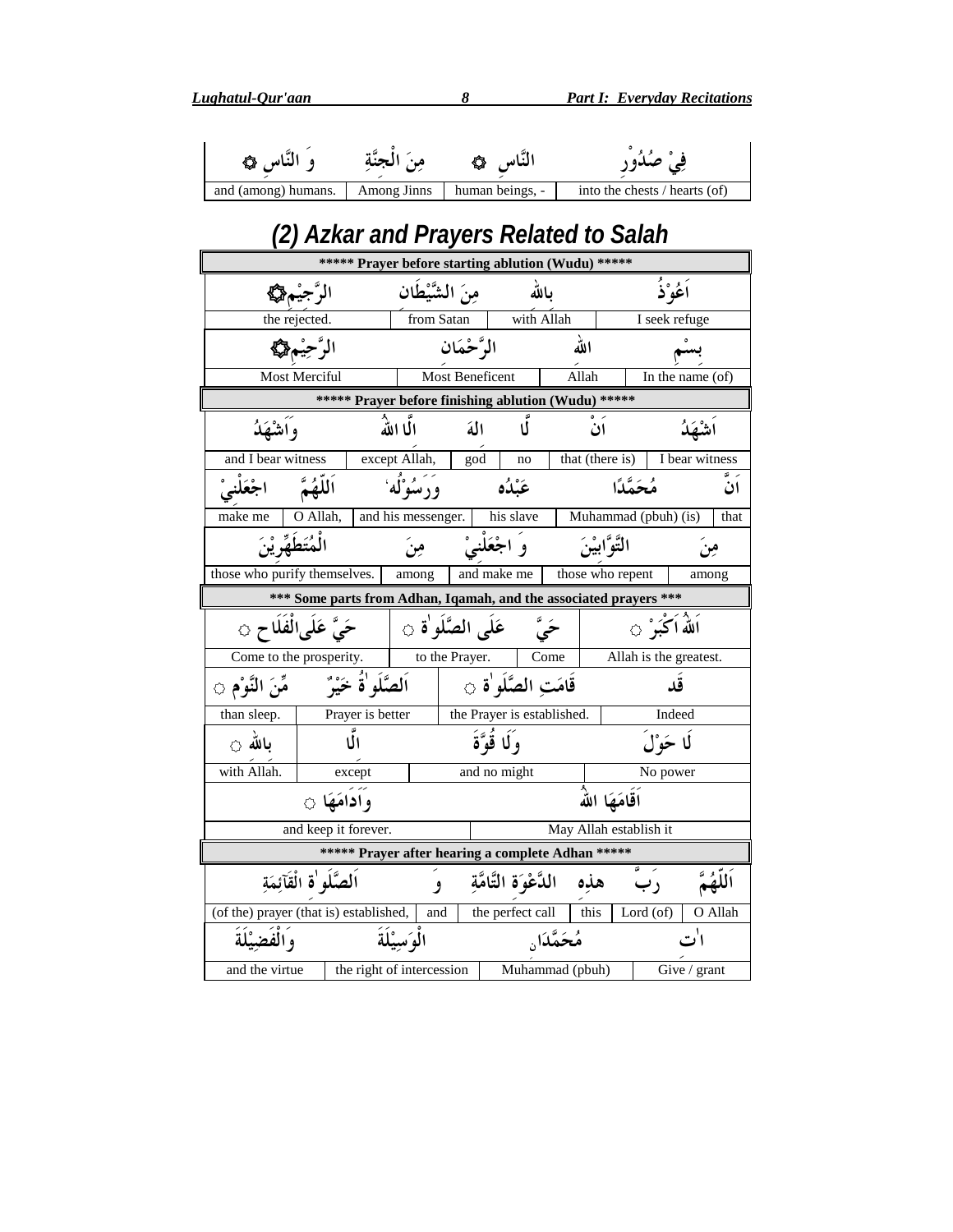| وَعَدْتَه                                  | الَّذِي                                                         | مَقَامًا مَّحْمُوْدَا <sub>ن</sub>                |           |                           | وابْعَثْهُ        |  |  |  |
|--------------------------------------------|-----------------------------------------------------------------|---------------------------------------------------|-----------|---------------------------|-------------------|--|--|--|
|                                            |                                                                 |                                                   |           |                           |                   |  |  |  |
| You promised.                              | which                                                           | the position of glory                             |           | and raise him up to       |                   |  |  |  |
|                                            |                                                                 | ***** Prayer before start *****                   |           |                           |                   |  |  |  |
| فطَرَ                                      | لِلَّذِي                                                        | وجهي                                              |           | وكجهث                     |                   |  |  |  |
| created                                    | for The One Who                                                 | my face                                           |           | (I) directed              | I truly           |  |  |  |
|                                            |                                                                 | و المار ض                                         |           | السَّمَاوات               |                   |  |  |  |
| sincerely;                                 |                                                                 | and the earth                                     |           | the heavens               |                   |  |  |  |
| الْمُشْركِيْنَ ۞                           | مِنَ                                                            |                                                   | مَآ أَنَا |                           | و                 |  |  |  |
| the polytheists.                           | from among                                                      |                                                   | I am not  |                           | And               |  |  |  |
|                                            |                                                                 | ***** Sana *****                                  |           |                           |                   |  |  |  |
| اسْمُكَ                                    | وتَبَارَكَ                                                      | و بحَمْدِك                                        |           | اللَّهُمَّ                | سُبْحَانَكَ       |  |  |  |
| Your Name;                                 | And blessed is                                                  | And with Your praise;                             | O Allah;  |                           | Glorified are You |  |  |  |
| غُيْرُكَ                                   | وَلَا اللَّهَ                                                   |                                                   |           | وَتَعَالَىٰ جَلُّكَ       |                   |  |  |  |
| other than You.<br>and (there is) no deity |                                                                 |                                                   |           | And high is Your majesty; |                   |  |  |  |
|                                            | ***** Things pronounced When bowing / raising up *****          |                                                   |           |                           |                   |  |  |  |
| لِمَنْ                                     | سَمِعَ اللَّهَ                                                  | العَظِيْمِ ۞                                      |           | ر بَیَ                    | سُنْحَان          |  |  |  |
| to the one who                             | Allah listens                                                   | The Magnificent.                                  |           | my Lord                   | Glory be to       |  |  |  |
| الْحَمْدُ                                  | وَ لَكَ                                                         | رَ ٿَنَا                                          |           |                           | ځمدَه' ده         |  |  |  |
| (be) all the praise.                       | [and] to You                                                    | Our Lord                                          |           |                           | praised Him.      |  |  |  |
|                                            | ***** The Adhkaar of Sujood (Prostration) *****                 |                                                   |           |                           |                   |  |  |  |
| الْأَعْلَى ٰ ۞                             |                                                                 | ر بی                                              |           |                           | سُبْحَانَ         |  |  |  |
| The Exalted.                               |                                                                 | my Lord                                           |           |                           | Glory be to       |  |  |  |
| أَعْلَنْتُ ۞                               | وْ مَا                                                          | أَسْرَرْتُ                                        | مَا       | اغْفِرْلِيْ               |                   |  |  |  |
| I have done openly.                        | and what                                                        | I have concealed   what (sins)   forgive (for) me |           |                           | O Allah           |  |  |  |
|                                            | ***** Praver while sitting between the two Saidahs *****        |                                                   |           |                           |                   |  |  |  |
| واهدني                                     |                                                                 |                                                   |           |                           |                   |  |  |  |
| And guide me;                              |                                                                 |                                                   |           |                           | O Allah           |  |  |  |
|                                            | And have mercy on me;<br>Forgive me;<br>وعَافِنِيْ<br>و اجبر نی |                                                   |           |                           |                   |  |  |  |
|                                            |                                                                 |                                                   |           |                           |                   |  |  |  |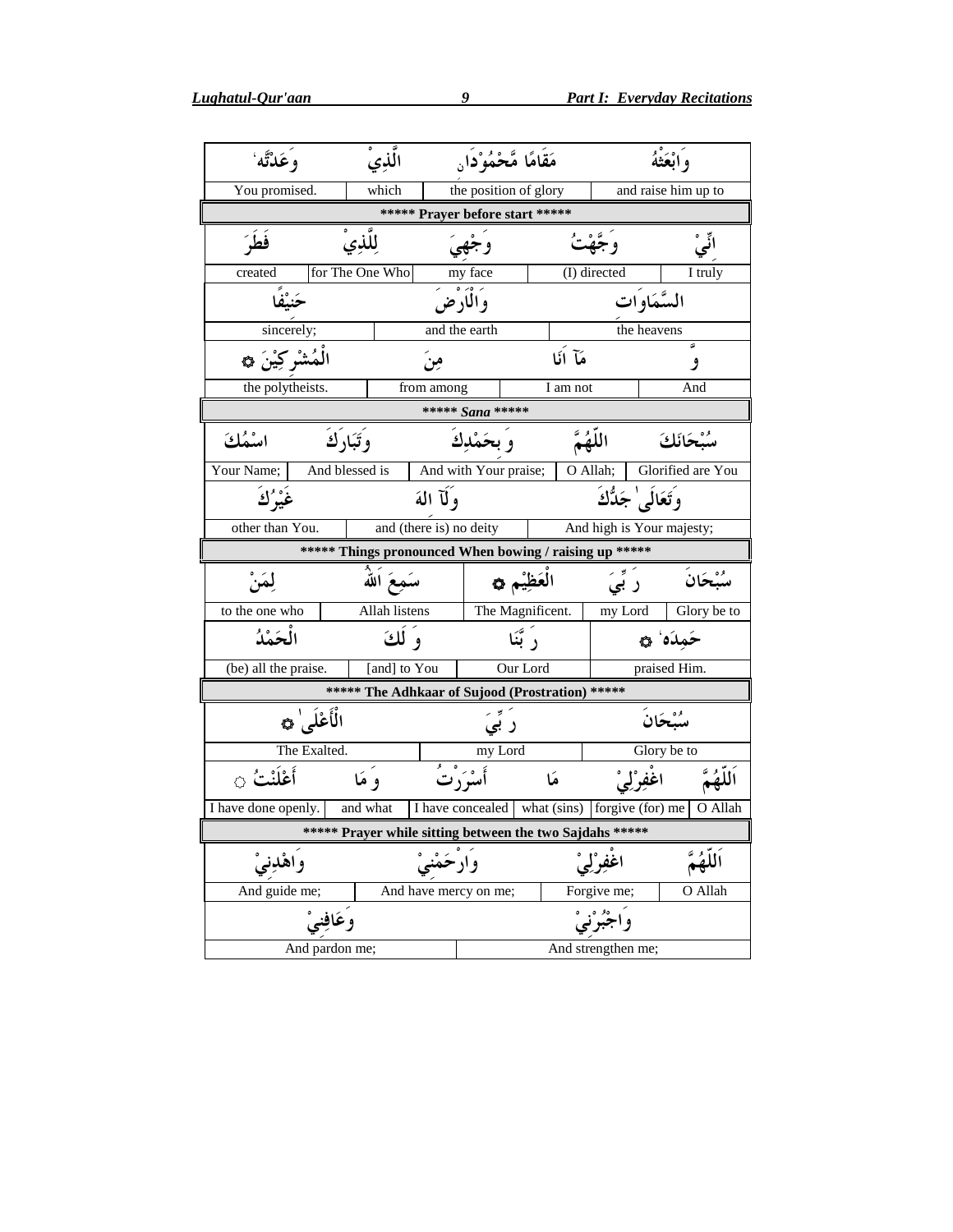$\overline{\phantom{a}}$ 

| وارفعْنيْ                                    |                                 | وارزقني                                                   |                     |                                  |                          |                                          |               |  |  |
|----------------------------------------------|---------------------------------|-----------------------------------------------------------|---------------------|----------------------------------|--------------------------|------------------------------------------|---------------|--|--|
| And raise my rank;                           |                                 | And give me rizq.<br>***** Tashahhud *****                |                     |                                  |                          |                                          |               |  |  |
| وَالطَّيِّبَاتَ                              | والصَّلُوَاتُ                   |                                                           |                     |                                  |                          |                                          | التَّحِيَّاتُ |  |  |
| and pure words.                              |                                 | and prayers                                               |                     | (due) to Allah                   |                          | All compliments                          |               |  |  |
| وَ بَرَكَاتُه،                               |                                 | وَرَحْمَتُ الله                                           |                     | ٱيُّهَاالنَّبِيُّ                | عَلَيْكَ                 |                                          | ألسَّلَامُ    |  |  |
| and His blessings.   and the mercy of Allah  |                                 |                                                           |                     | O Prophet                        | $\overline{$ (be) on you |                                          | Peace         |  |  |
| الصَّالِحِيْنَ                               |                                 | عَلَى ٰعِبَاد الله                                        |                     | $\overline{9}$                   | عَلَيْنَا                |                                          | اَلسَّلَامُ   |  |  |
| the righteous ones. the the slaves of Allah, |                                 |                                                           |                     | and on                           | (be) on us               |                                          | Peace         |  |  |
| الًا اللهُ                                   |                                 |                                                           | لَّا الهَ           |                                  |                          | شَهَدُ اَنْ                              |               |  |  |
| except Allah;                                |                                 | (there is) no deity                                       |                     |                                  |                          | I bear witness that                      |               |  |  |
| وَرَسُوْلُهُ                                 |                                 | عَىْدُه'                                                  |                     | مُحَمَّدًا                       |                          | وَاَشْهَدُ اَنَّ                         |               |  |  |
|                                              | His slave<br>and His Messenger. |                                                           |                     |                                  |                          | Muhammad (is)<br>And I bear witness that |               |  |  |
|                                              |                                 | ***** Durood (Sending prayers on the Prophet, pbuh) ***** |                     |                                  |                          |                                          |               |  |  |
| اٰل مُحَمَّدِ                                |                                 | وْعَلَىٰ                                                  |                     | عَلَى'مُحَمَّدِ                  |                          |                                          |               |  |  |
| the family (of) Muhammad;                    |                                 | And on                                                    |                     | on Muhammad;                     |                          | send peace                               | O Allah       |  |  |
| ابْرَاهِيْمَ                                 | $\Box'$                         | وَعَلَىٰ                                                  |                     | عَلَى'ابْرَاهِيْمَ               |                          |                                          | كَمَا صَلَّتَ |  |  |
| Ibrahim.                                     | the family $($ of $)$           | And on                                                    |                     | on Ibrahim;<br>As You sent peace |                          |                                          |               |  |  |
|                                              |                                 | حَمِيْدٌ                                                  |                     | اَنَّلُكَ                        |                          |                                          |               |  |  |
| full of glory.                               |                                 | worthy of praise                                          |                     |                                  |                          | Indeed You are                           |               |  |  |
| مُحَمَّدِ                                    |                                 | وَعَلَىٰ                                                  |                     | عَلَى'مُحَمَّدِ                  |                          | بَارِكَ                                  | ٱللَّهُمَّ    |  |  |
| Muhammad;                                    | the family (of)                 | And on                                                    |                     | on Muhammad;                     |                          | send blessings                           | O Allah       |  |  |
| ابْرَاهِيْمَ                                 | وَعَلَىٰ ال                     |                                                           | عَلَىٰ ابْرَاهِيْمَ |                                  | بَادِكْتَ                |                                          | ىچكا          |  |  |
| Ibrahim.                                     |                                 | And on the family (of)                                    | on Ibrahim;         |                                  | You sent blessings       |                                          | As            |  |  |
|                                              |                                 |                                                           |                     |                                  |                          | انٌكَ                                    |               |  |  |
| full of glory.                               |                                 | worthy of praise,                                         |                     |                                  |                          | You are indeed                           |               |  |  |
|                                              |                                 | ***** Prayer after Durood / before the Ending Salam ***** |                     |                                  |                          |                                          |               |  |  |
| مِنْ عَذَاب                                  |                                 | ىكَ                                                       |                     | ٱغُوْڎُ                          | نی                       |                                          |               |  |  |
| from the punishment (of)                     |                                 | with You                                                  |                     | (I) seek refuge                  |                          | I truly                                  | O Allah       |  |  |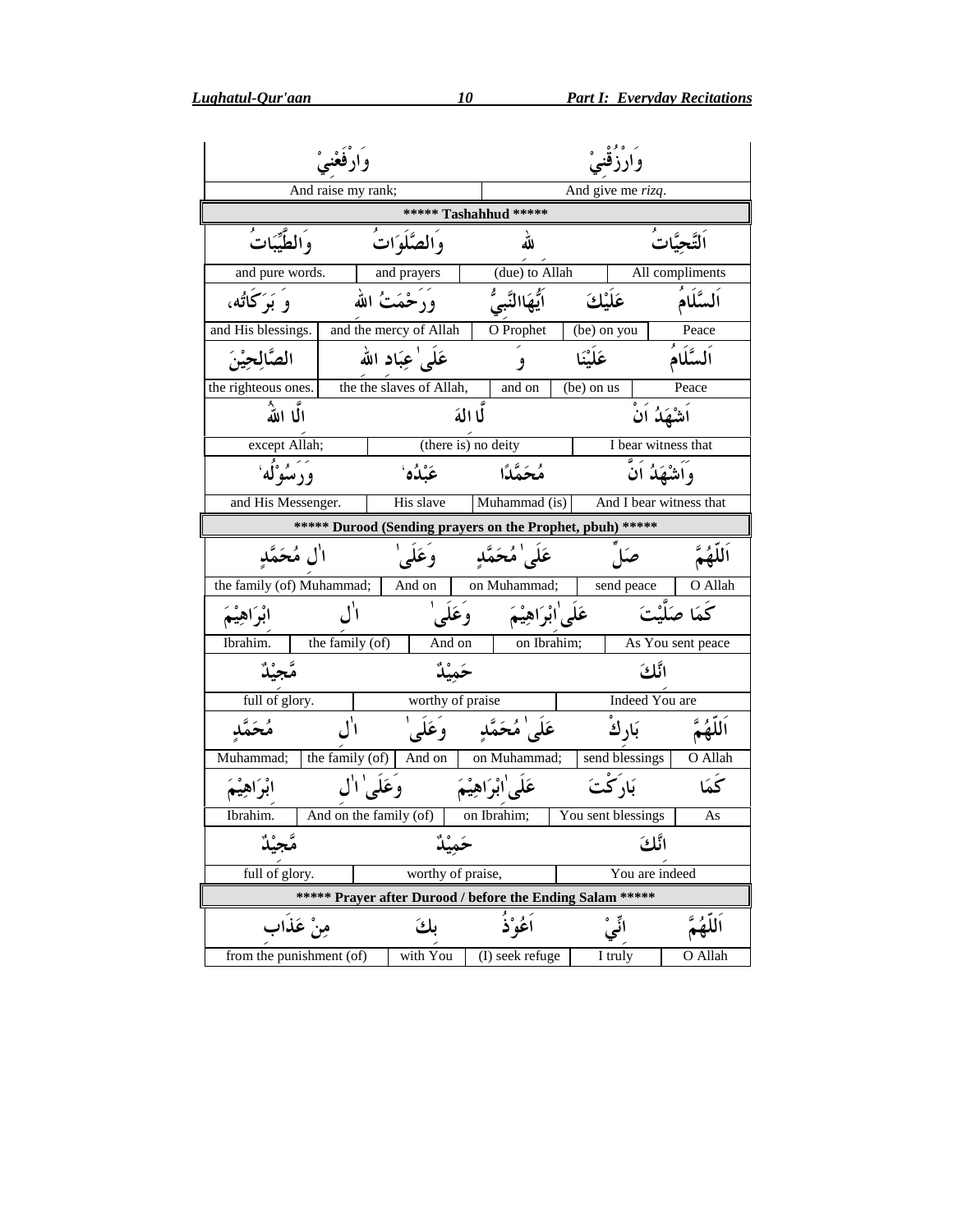| الْمَحْكَا                                                                        | ومنْ                       | جَهَنَّمَ          |                                                                       | وَمِنْ عَذَاب                |                           |
|-----------------------------------------------------------------------------------|----------------------------|--------------------|-----------------------------------------------------------------------|------------------------------|---------------------------|
| the living $\vert$ the trials (of)                                                | and from                   | Hellfire           |                                                                       | and from the punishment (of) | the grave                 |
| الْمَسيْحِ الدَّجَّالِ                                                            |                            | فتنة               |                                                                       | ومِنْ شَرَّ                  | و المَمَات                |
| the False Christ                                                                  |                            | evil (trials) (of) |                                                                       | and from                     | and the dying             |
|                                                                                   |                            |                    | ***** Another prayer after Durood / before salam *****                |                              |                           |
| ظُلْمًا كَثِيْرًا                                                                 | ئفسى                       |                    | ظَلَمْتُ                                                              | ائیْ                         |                           |
| with excessive wrongs;                                                            | myself                     |                    | elf              have wronged<br>اللّٰذُّنُوْبَ          الَّا أَنْتَ | I Indeed                     | O Allah                   |
| فَاغْفِرْ لِيْ                                                                    |                            |                    |                                                                       | يَغْفُرُ                     | وْكَا                     |
| So forgive (for) me (my sins) except You;                                         |                            |                    | the sins                                                              | (can) forgive                | and none                  |
|                                                                                   | وارْحَمْنِيْ               |                    |                                                                       | مَغْفِرَةً مِّنْ عِنْدِكَ    |                           |
|                                                                                   | and have mercy on me.      |                    |                                                                       | out of Your forgiveness      |                           |
| الْرَّحِيْمُ                                                                      |                            |                    | الْغَفُوْرُ                                                           | انَّكَ أَنْتَ                |                           |
| the Most Merciful.                                                                |                            |                    | the Oft-Forgiving                                                     | Truly, You (are)             |                           |
|                                                                                   |                            |                    | ***** Some prayers after Salah *****                                  |                              |                           |
|                                                                                   |                            |                    |                                                                       |                              |                           |
|                                                                                   | اُسْتَغْفِرُ الله          | أَسْتَغْفِرُ الله  |                                                                       | اَسْتَغْفِرُ الله            |                           |
|                                                                                   |                            |                    | I ask Allah for (His) forgiveness --- 3 times.                        |                              |                           |
| السَّلَامُ                                                                        | و منْكَ                    |                    | اَنْتَ السَّلَامُ                                                     |                              |                           |
| the peace;                                                                        | And from You (is)          |                    | You are the peace;                                                    |                              | O Allah                   |
| وَالْإِكْرَامِ ۞                                                                  |                            |                    | يَا ذَالْجَلال                                                        |                              | تَبَاد <sup>ِ </sup> كْتَ |
| and honor / dignity.                                                              |                            |                    | O possessor of glory / majesty                                        |                              | You're blessed            |
| وَحُسْنِ عِبَادَتِكَ ۞                                                            |                            | وَشُكْرِكَ         |                                                                       | عَلى ذكْركَ<br>أعنَّا        |                           |
| and to perfectly worship You.   and to thank You   to remember You                |                            |                    |                                                                       | help us                      | O Allah                   |
| مُعْطِيَ                                                                          | وَ لَا<br>ٱغْطَيْتَ        |                    | لمكا                                                                  | مَانْعَ                      | Ú                         |
| one who (can) give   And no   You gave;   that which   one who (can) prevent   no |                            |                    |                                                                       |                              | O Allah                   |
|                                                                                   | وَ لَا يَنْفَعُ ذَالْجَدِّ |                    |                                                                       | مَنَعْتَ                     | لمَا                      |
| And a person with high rank can not benefit (himself or another) You prevented;   |                            |                    |                                                                       |                              | that which                |
|                                                                                   |                            | منْكَ الْحَلُّ     |                                                                       |                              |                           |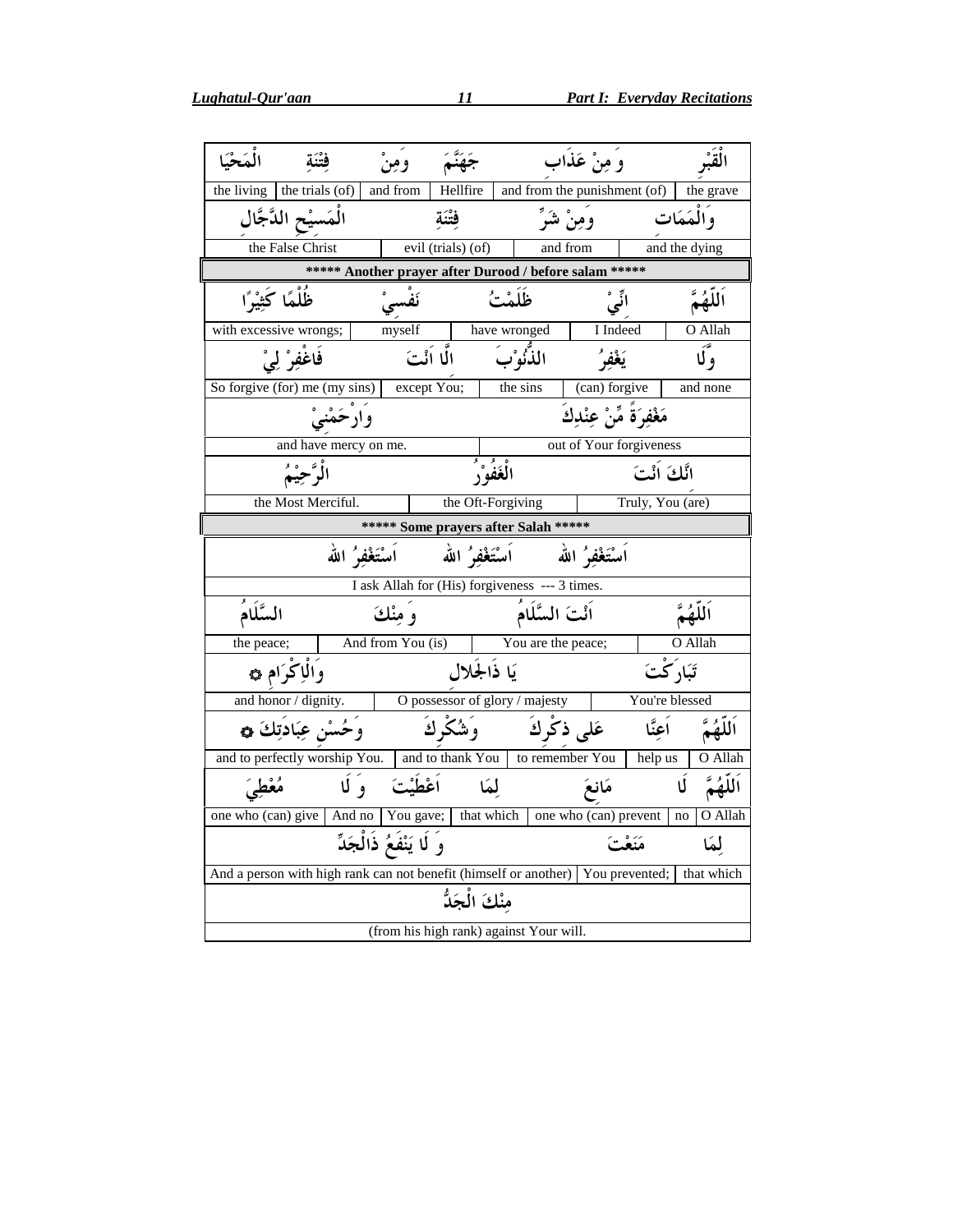|                                                   |                                                             | ***** Du'aa-al-Qunoot *****                              |                    |                                   |  |
|---------------------------------------------------|-------------------------------------------------------------|----------------------------------------------------------|--------------------|-----------------------------------|--|
| نَسْتَغْفِرُكَ                                    | و                                                           |                                                          | اٽًا               |                                   |  |
| we seek Your forgiveness                          | and                                                         | (we) ask You for help                                    | we truly           | O Allah                           |  |
| وَنَتَوَكَّلَ عَلَيْكَ                            |                                                             | بكَ                                                      |                    | وَنُؤْمِنُ                        |  |
|                                                   | in You<br>الْمَحْيْرَ كُلُّهَ ۚ<br>and we have trust in You |                                                          |                    | and we believe                    |  |
| ونَشْكَرُكَ                                       |                                                             |                                                          |                    | وَنُثْنيْ عَلَيْكَ                |  |
| and we thank You                                  |                                                             | (in) the best of all (ways).                             |                    | and we praise You                 |  |
| وَنَتْرُك                                         |                                                             |                                                          |                    | وَلَا نَكْفُوُكَ                  |  |
| and turn away (from)                              |                                                             | And we forsake                                           |                    | and we are not ungrateful to You. |  |
| ئعندُ                                             | ايَّاكَ                                                     | ٱللَّهُمَّ                                               |                    | مَنْ يَفجُرُكَ                    |  |
| we worship                                        | You only                                                    | O Allah                                                  |                    | one who disobeys You.             |  |
| نَسْعَى!                                          | وَ الَيْكَ                                                  | وَنَسْجُلُه                                              |                    | ولكَ                              |  |
| we run                                            | And towards You                                             | and we prostrate.                                        | we pray            | and to You                        |  |
| عَذَابَكَ                                         | وَنَخْشَىٰا                                                 | ر ځمتَكَ                                                 | وَنَوْجُوْ         | وَنَحْفِدُ                        |  |
| Your punishment.   and we fear                    |                                                             | (to receive) Your mercy                                  | and we beg         | and we serve,                     |  |
| بِالْكُفَّارِ مُلْحِقْ                            |                                                             |                                                          | عَذابَكَ           | ان                                |  |
| will strike the unbelievers.                      |                                                             |                                                          | Your punishment    | Surely                            |  |
|                                                   |                                                             | ***** Another prayer (Du'aa-al-Qunoot)                   | *****              |                                   |  |
|                                                   | وعَافِنيْ                                                   | هَدَيْتَ                                                 | فيْمَنْ            | اللهُمَّ اهْدِنيْ                 |  |
| with/among those and pardon me                    |                                                             | You have guided;                                         | among those        | O Allah guide me                  |  |
|                                                   |                                                             | تَوَ لَّنبِيُّ                                           | و                  | عَافَيْتَ                         |  |
| with $/$ among those $ $                          |                                                             | Protect me / turn on me (with mercy)                     | and                | You have pardoned                 |  |
| فثم<br>وُبَارِك لِيْ                              |                                                             |                                                          | تَوَلَّيْتَ        |                                   |  |
| and bless me<br>in what                           |                                                             | You have protected / on whom You have turned (in mercy); |                    |                                   |  |
| مَا قضَہ                                          |                                                             |                                                          |                    | اعط                               |  |
| what You have decreed;                            |                                                             | (the) evil (of)                                          | and save me (from) | You have given                    |  |
|                                                   | ولا يُقضَى! عَلَيْكَ                                        |                                                          |                    | انَّكَ تَقضِيَ                    |  |
|                                                   | and none can decide against You;                            |                                                          |                    | Indeed You decree                 |  |
|                                                   | مَنْ وَالْيْتَ                                              |                                                          |                    | انَّه ْ لَا يَذِل                 |  |
| whom You have befriended/turned towards in mercy; |                                                             |                                                          |                    | Surely he (is) not humiliated     |  |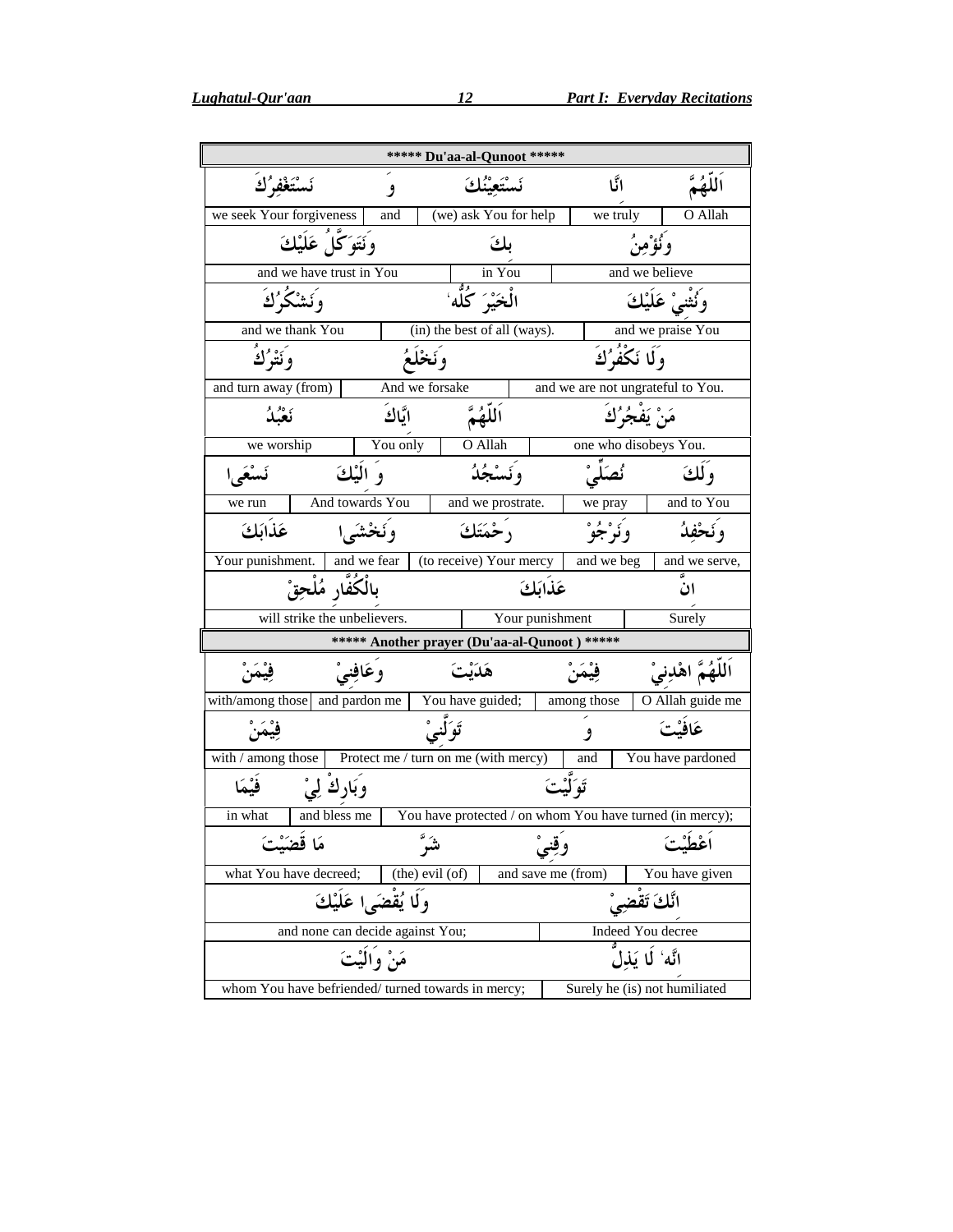| مَنْ عَادِيْتَ                               |                       |                 |  |
|----------------------------------------------|-----------------------|-----------------|--|
| whom You have shown enmity against /opposed; | and no one is honored |                 |  |
| وتَعَالَيْتَ َ                               |                       |                 |  |
| and You are exalted / sublime.               | our Lord              | Blessed are You |  |

### $(3)$  Azkar & Du'aas recited during the Day

| ***** Sayyidul Istighfar *****                                                                     |                |                                                                      |                 |                                 |                                            |                               |                |               |                        |
|----------------------------------------------------------------------------------------------------|----------------|----------------------------------------------------------------------|-----------------|---------------------------------|--------------------------------------------|-------------------------------|----------------|---------------|------------------------|
| الًّا اَنْتَ<br>لما المَهَ                                                                         |                |                                                                      | ر بی            |                                 | اٺُتَ                                      |                               |                |               |                        |
| except You                                                                                         |                | There is no deity.                                                   |                 | my Lord.                        | You (are)                                  |                               |                |               | O Allah                |
|                                                                                                    | عَلَى'عَهْدِكَ |                                                                      |                 | و انّا                          |                                            | وَ أَنَا عَبْدُكَ             |                |               |                        |
| faithful to the pledge (of devotion)                                                               |                |                                                                      |                 | And I (am) and I am your slave. |                                            |                               |                |               | You created me         |
| [ و َ                                                                                              | اعُوْذُ        |                                                                      | مَا اسْتَطَعْتُ |                                 |                                            |                               | و وغدكَ        |               |                        |
| with You I seek refuge to the best of my capability. $\vert$ and promise which I have given to You |                |                                                                      |                 |                                 |                                            |                               |                |               |                        |
| صَنَعْتُ                                                                                           |                | هَا                                                                  |                 |                                 |                                            | مِنْ شَرَّ                    |                |               |                        |
| I did (of my sins)                                                                                 |                | that which                                                           |                 |                                 | against the evil (fearful consequences) of |                               |                |               |                        |
|                                                                                                    | أبوه           | و                                                                    |                 |                                 |                                            | لكَ                           |                | أبُوْءُ       |                        |
| my sins.                                                                                           | I confess      | and                                                                  | on me           |                                 | all Your bounties                          | for You                       |                | I acknowledge |                        |
| الًا أَنْتَ                                                                                        | اللَّٰٓأُوْبَ  | لما يَغْفُرُ                                                         |                 | فَاتَّه                         |                                            |                               | فَاغْفِرْ لِيْ |               |                        |
| except You.                                                                                        | the sins       | None (can) forgive   Verily   Hence, (O Allah) forgive me (my sins); |                 |                                 |                                            |                               |                |               |                        |
|                                                                                                    |                |                                                                      |                 | ***** Before sleep *****        |                                            |                               |                |               |                        |
| وأخُبَا                                                                                            |                | أَهُوْتَ                                                             |                 |                                 |                                            |                               |                |               |                        |
| and I live.                                                                                        |                | I die                                                                |                 |                                 | in Your name                               |                               |                | O Allah       |                        |
| ***** Before sleep (Another prayer) *****                                                          |                |                                                                      |                 |                                 |                                            |                               |                |               |                        |
| عِبَادَكَ                                                                                          |                |                                                                      |                 | عَذامَكَ                        |                                            |                               |                |               |                        |
| Your slaves. on the day You will raise (from) your punishment<br>O Allah<br>save / protect me      |                |                                                                      |                 |                                 |                                            |                               |                |               |                        |
| آر فَعُه،                                                                                          | و بائ          |                                                                      |                 |                                 |                                            | $\circ$ $\frac{9}{2}$<br>ر بی |                |               |                        |
| I raise it up;                                                                                     |                | and by You   my side,                                                |                 | I placed                        |                                            | my Lord                       |                | in Your name  |                        |
|                                                                                                    | و ان           |                                                                      | فار حَمْهَا     |                                 |                                            |                               |                |               | اٺ                     |
| You send it back,                                                                                  | And if         |                                                                      |                 | then have mercy on it.          | my soul                                    |                               | You hold       |               | $\overline{\text{If}}$ |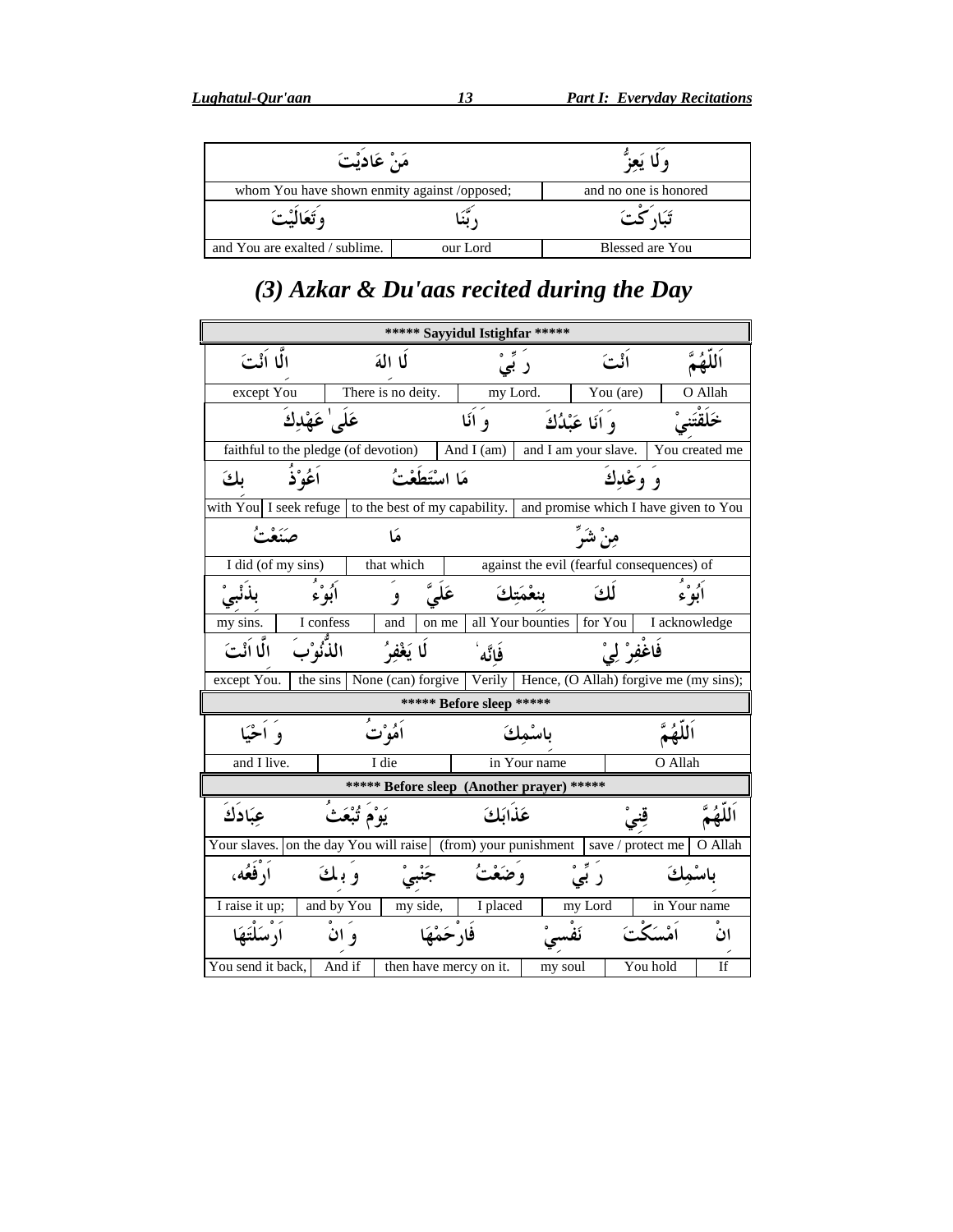| عِبَادَكَ الصَّالِحِيْنَ                                                                       |                                                     | بمَا تَحْفَظُ بِها                        |                                           | فاحفظهَ        |  |  |  |
|------------------------------------------------------------------------------------------------|-----------------------------------------------------|-------------------------------------------|-------------------------------------------|----------------|--|--|--|
| Your pious slaves.                                                                             |                                                     | with what You does guard<br>then guard it |                                           |                |  |  |  |
|                                                                                                |                                                     | ***** After getting up *****              |                                           |                |  |  |  |
| اَلْحَمْدُ<br>أحْيَانَا<br>الله<br>الذي                                                        |                                                     |                                           |                                           |                |  |  |  |
| gave us life                                                                                   | to Allah<br>Who<br>All praise and thanksgiving (be) |                                           |                                           |                |  |  |  |
| النُّبثيثي                                                                                     | و النَّه                                            | امَاتَنَا                                 |                                           | بَعْدَ مَا     |  |  |  |
| (is) the resurrection.                                                                         | and to Him.                                         | (He had) given us death                   |                                           | after          |  |  |  |
|                                                                                                | ***** While entering bathroom / toilet *****        |                                           |                                           |                |  |  |  |
| بكَ                                                                                            | أعُوْذُ                                             | ائيّ                                      |                                           | اللهُمّ        |  |  |  |
| with You                                                                                       | seek refuge                                         | Verily, I                                 |                                           | O Allah        |  |  |  |
| الْخُبُثِ وَ الْخَبَآئِثِ<br>مِن                                                               |                                                     |                                           |                                           |                |  |  |  |
| the foul male and female devils / evil and all malicious things.                               |                                                     |                                           |                                           | from           |  |  |  |
| ***** When coming out of bathroom / toilet *****                                               |                                                     |                                           |                                           |                |  |  |  |
| -<br>غُفْرَانَكَ<br>الحَمْدُ<br>الذي<br>الله<br>اذهَبَ                                         |                                                     |                                           |                                           |                |  |  |  |
| for Allah<br>who<br>All praise (is)<br>(O Allah, I ask) Your forgiveness.<br>removed           |                                                     |                                           |                                           |                |  |  |  |
| وعَافانيْ<br>الماذي                                                                            |                                                     |                                           |                                           |                |  |  |  |
| suffering / injurious things / pollution<br>and kept me in health.<br>from me                  |                                                     |                                           |                                           |                |  |  |  |
| ***** At the time of donning a new garment *****                                               |                                                     |                                           |                                           |                |  |  |  |
| للّه الّذِي<br>الحَمْدُ<br>كسَانيْ هذا<br>و رزقنیهِ                                            |                                                     |                                           |                                           |                |  |  |  |
| and provided me (with) it clothed me (with) this to Allah Who All praise and thanksgiving (be) |                                                     |                                           |                                           |                |  |  |  |
| قَو ؓ ة                                                                                        | و کا                                                | <sup>ږږ .</sup>                           | ځو ل                                      | مِنْ غَيْر     |  |  |  |
| any might/ strength.                                                                           | [and] nor                                           | from me                                   | any power                                 | (from) without |  |  |  |
| ***** At the beginning of meal *****                                                           |                                                     |                                           |                                           |                |  |  |  |
| فِيْ اوَلَه،<br>و آخوَه،                                                                       |                                                     | م اللّه                                   | or if one forgets<br>to say in the start, | الله           |  |  |  |
| and its end.<br>in its beginning                                                               |                                                     | In the name $(of)$ Allah                  | then                                      |                |  |  |  |
| ***** At the end of meal *****                                                                 |                                                     |                                           |                                           |                |  |  |  |
| لله<br>اَلْحَمْدُ<br>وَ سَقَانَا<br>أطعَمَنَا<br>الذي                                          |                                                     |                                           |                                           |                |  |  |  |
|                                                                                                |                                                     |                                           |                                           |                |  |  |  |
| and gave us to drink<br>fed us                                                                 | Who                                                 | to Allah                                  | All praise and thanksgiving (be)          |                |  |  |  |
|                                                                                                |                                                     | مِنَ                                      | و جَعَلْنَا                               |                |  |  |  |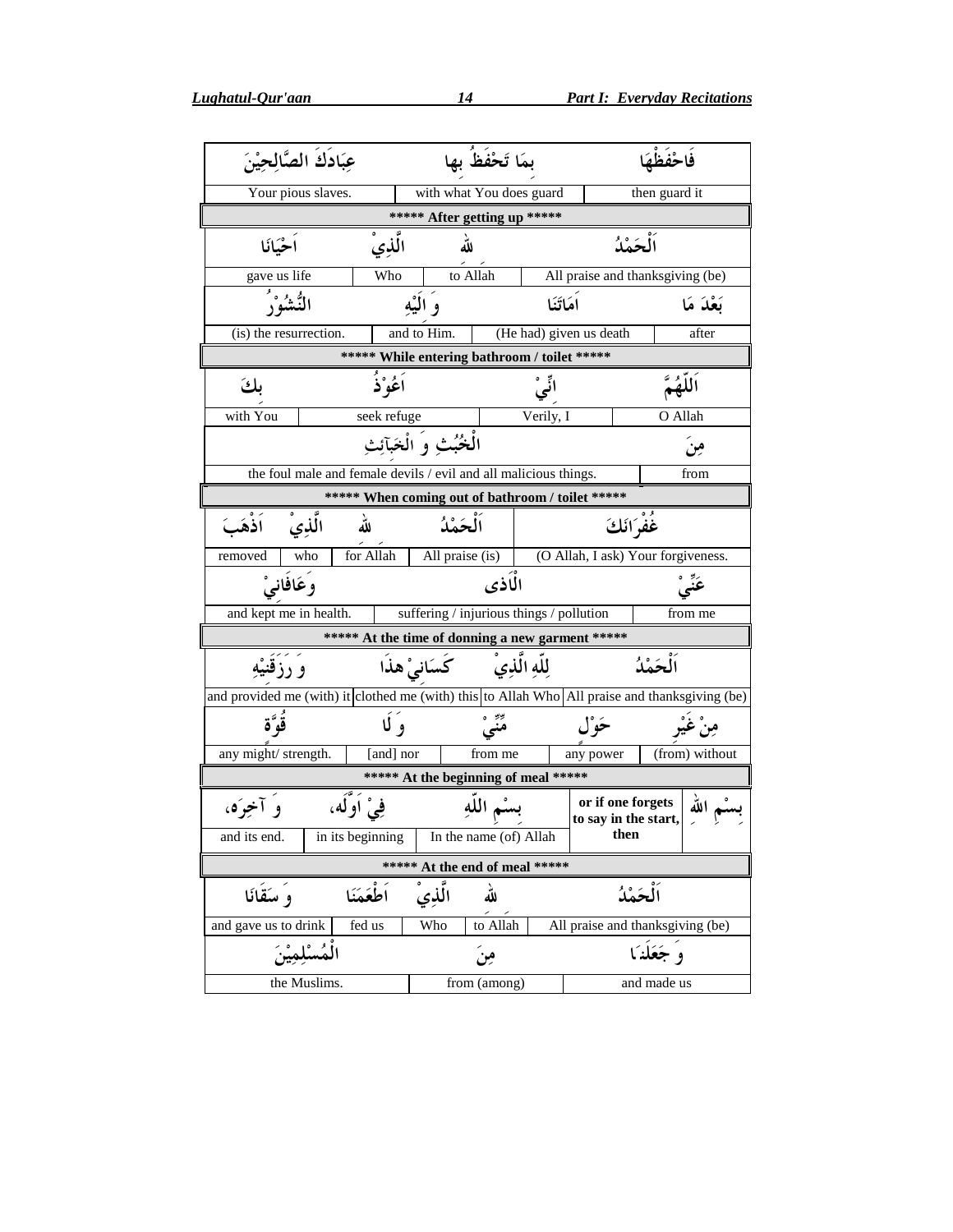| ****** Leaving house *****                                    |                   |                                   |                   |                         |  |  |
|---------------------------------------------------------------|-------------------|-----------------------------------|-------------------|-------------------------|--|--|
| لَا حَوْلَ                                                    | عَلمي الله        | تَوَكَّلْتُ                       |                   | بسْم الله               |  |  |
| There is no strength                                          | upon Allah.       | I trusted /relied                 |                   | In the name of Allah    |  |  |
| اعُوْذ بكَ                                                    | اَللّهُمَّ انِّيْ | الما بالله                        |                   | وَ لَا قُوَّةَ          |  |  |
| seek refuge with You                                          | O Allah I truly   | except with Allah.                |                   | and no power            |  |  |
| او اظليَمَ                                                    |                   | او اضکل                           |                   | ان اضاً ِ               |  |  |
| or I do wrong                                                 |                   | or be astrayed (by others);       |                   | lest I go astray,       |  |  |
| اَوْ يُجْهَلَ عَلَىَّ                                         |                   | او اڄچُل                          |                   |                         |  |  |
| or (anyone) should act foolishly with me.                     |                   | or I act foolishly                |                   | or I be wronged;        |  |  |
|                                                               |                   | ***** When Entering house *****   |                   |                         |  |  |
| اَسْتَلْكَ                                                    |                   | انًىْ                             |                   | اَلْلَهُمُّ             |  |  |
| beg of You                                                    |                   | Verily I                          |                   | O Allah                 |  |  |
|                                                               |                   | و                                 | الْمَوْلِج        |                         |  |  |
| (my) going out.                                               | the good (of)     | and                               | (my) entrance,    | the good (of)           |  |  |
| وَ بِسْمِ الله<br>خَرَجْنَا                                   |                   | وكجْنَا                           |                   | سْم الله                |  |  |
| And in the name of Allah<br>we came out                       |                   | we entered;                       |                   | In the name of Allah    |  |  |
| تَوَكَّلْنَا                                                  |                   | د تئنا                            |                   | وُعَلَى الله            |  |  |
| we did resign (trust & depend).                               |                   | our Lord                          |                   | and on Allah,           |  |  |
|                                                               |                   | ***** While Entering Mosque ***** |                   |                         |  |  |
| عَلَى'رَسُوْل الله                                            | وَ السَّلَامُ     | والصَّلَوٰة                       |                   | سم الله                 |  |  |
| (be) upon the Messenger of Allah.                             |                   | And Blessings<br>and peace        |                   | In the name (of) Allah; |  |  |
| رْحْمَتِكَ                                                    | أَبْوَابَ         | لِيْ                              | للَّهُمَّ افْتَحْ |                         |  |  |
| Your mercy.                                                   | the gates (of)    | for me                            |                   | O Allah! Open           |  |  |
| ***** When Coming forth from the Mosque *****                 |                   |                                   |                   |                         |  |  |
| مِنْ فَضْلِكَ                                                 |                   | ٱسْئُلُكَ                         | انج ہ<br>ا لی     | ٱللَّهُمَّ              |  |  |
| from Your bounty.                                             |                   | ask You                           | I truly           | O Allah                 |  |  |
| ***** When getting up from a group discussion / company ***** |                   |                                   |                   |                         |  |  |
| لمالة<br>اشهدَ ان                                             |                   | و يحم                             | اللهم             |                         |  |  |
| there is no deity<br>I witness that                           |                   | and with Your praise,             | O Allah;          | Glory be to You         |  |  |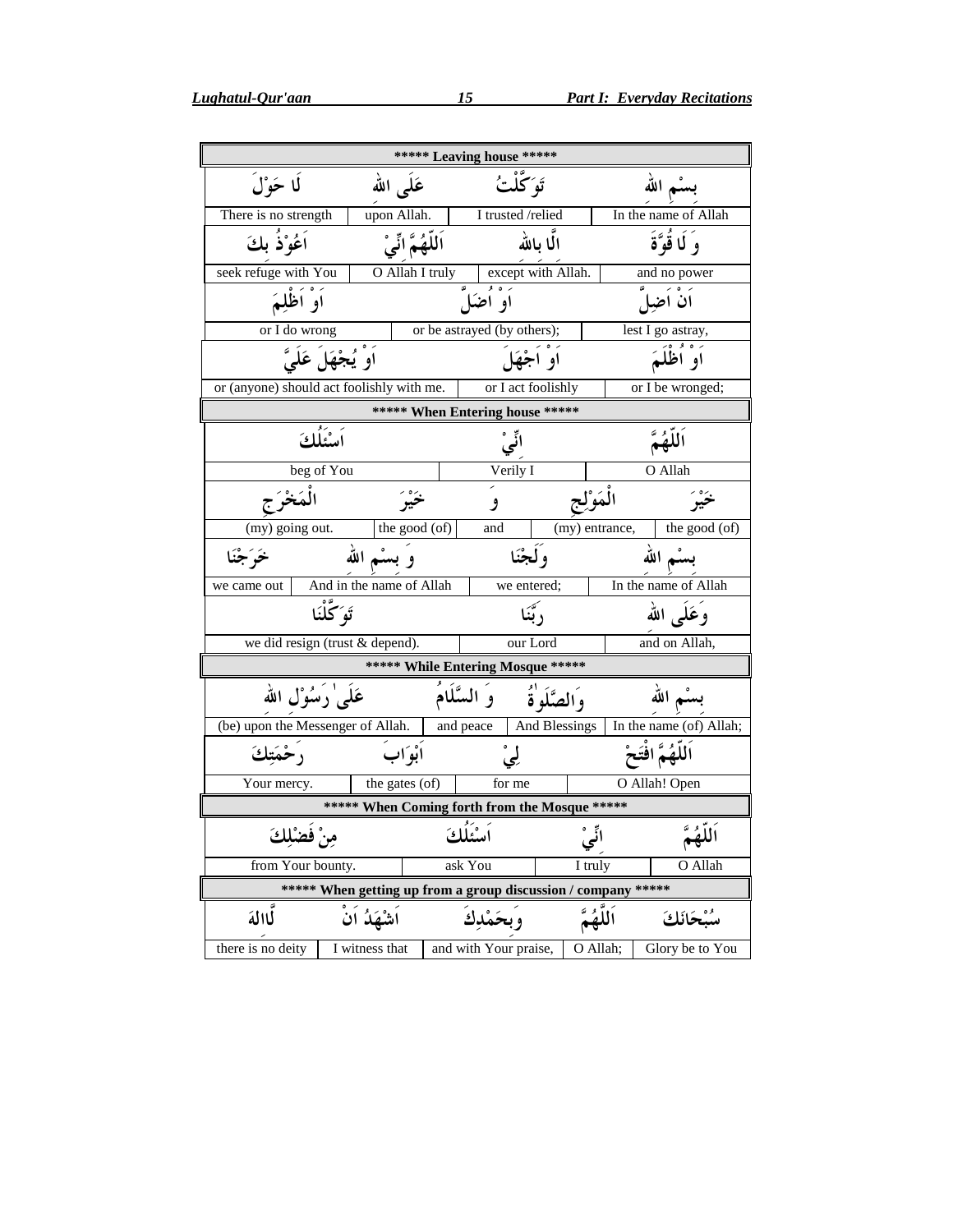Lughatul-Qur'aan

| الكك                                                          |                                                                              | وَ أَتُوْبُ<br>اَسْتَغْفِرُكَ                       |  |                                                            |        | الًّا اَنْتَ          |  |  |
|---------------------------------------------------------------|------------------------------------------------------------------------------|-----------------------------------------------------|--|------------------------------------------------------------|--------|-----------------------|--|--|
| to You.                                                       |                                                                              | and I turn in repentence<br>I seek Your forgiveness |  |                                                            |        | but You.              |  |  |
|                                                               |                                                                              | ***** When Riding *****                             |  |                                                            |        |                       |  |  |
| وَمَا كُنَّا                                                  |                                                                              | لَنَا هذَا                                          |  |                                                            |        | سُبْحَانَ الَّذِي     |  |  |
| while we were not                                             |                                                                              | for us this (ride)                                  |  | made subservient                                           |        | Glory be to (Him) Who |  |  |
| ڶڡؙٮ۠قؘۘڶؽؗۅ۫ڹ                                                |                                                                              | الی رَ بَّنَا                                       |  | و انَّا                                                    |        | لَه ۢ مُقْرِ نَيْن    |  |  |
| indeed are to return.                                         |                                                                              | to our Lord                                         |  | and verily we                                              |        | able to control it;   |  |  |
|                                                               |                                                                              |                                                     |  | ***** Said at the end of speech / meeting / activity ***** |        |                       |  |  |
| الْحَمْدُ                                                     |                                                                              | ان                                                  |  | وَ آخِرُ دُعْوَانَا                                        |        |                       |  |  |
| all praise & thanksgiving                                     |                                                                              | that                                                |  | Our concluding supplication (is)                           |        |                       |  |  |
|                                                               | رب العَالَمِيْن<br>لله                                                       |                                                     |  |                                                            |        |                       |  |  |
|                                                               | The Lord of the universe<br>belong to Allah,                                 |                                                     |  |                                                            |        |                       |  |  |
| ***** Said upon rising / retiring and after every Salah ***** |                                                                              |                                                     |  |                                                            |        |                       |  |  |
| لَا اللهَ                                                     |                                                                              | اَسْتَغْفِرُ الله<br>الذِي                          |  |                                                            |        |                       |  |  |
|                                                               | there is no deity<br>The One, (for whom)<br>I seek the forgive-ness of Allah |                                                     |  |                                                            |        |                       |  |  |
| ٱلْحَىُّ<br>الْقَيُوْمُ<br>الا هُوَ                           |                                                                              |                                                     |  |                                                            |        |                       |  |  |
|                                                               | The Sustainer and The Protector,<br>The Ever Living<br>except Him            |                                                     |  |                                                            |        |                       |  |  |
|                                                               | البه                                                                         |                                                     |  | وُ أَتُوْبُ                                                |        |                       |  |  |
|                                                               | to Him.                                                                      |                                                     |  | and I turn in repentance                                   |        |                       |  |  |
|                                                               |                                                                              | ***** Prayers on visiting the sick *****            |  |                                                            |        |                       |  |  |
| و اشْفْ                                                       |                                                                              | رب النَّاس                                          |  | الْبَأْسَ                                                  |        | اذهب                  |  |  |
| and heal!                                                     |                                                                              | O Lord (of) mankind,                                |  | this harm / ailment                                        | Remove |                       |  |  |
| نق<br>الما                                                    | شفآء                                                                         | Ŋ                                                   |  | الشَّافِيْ                                                 |        | اٺُتَ                 |  |  |
| except                                                        | Healing                                                                      | (There is) no                                       |  | the healer.                                                |        | You (are)             |  |  |
| رية ء<br>سفما                                                 |                                                                              | لَّا يُغَادِرِ                                      |  | شِفَآءً                                                    |        | شِفَآءُ كَ            |  |  |
| any sickness.                                                 |                                                                              | (that will) not leave behind                        |  | A healing                                                  |        | Your healing.         |  |  |
| ***** Prayers on visiting the sick *****                      |                                                                              |                                                     |  |                                                            |        |                       |  |  |
|                                                               |                                                                              | رب العَرْش                                          |  | اللهُ الْعَظِيْمَ                                          |        | اسْئا                 |  |  |
| to cure you.                                                  |                                                                              | Lord of the throne                                  |  | Allah, the Supreme,                                        |        | I ask                 |  |  |
| ***** After hearing bad news *****                            |                                                                              |                                                     |  |                                                            |        |                       |  |  |